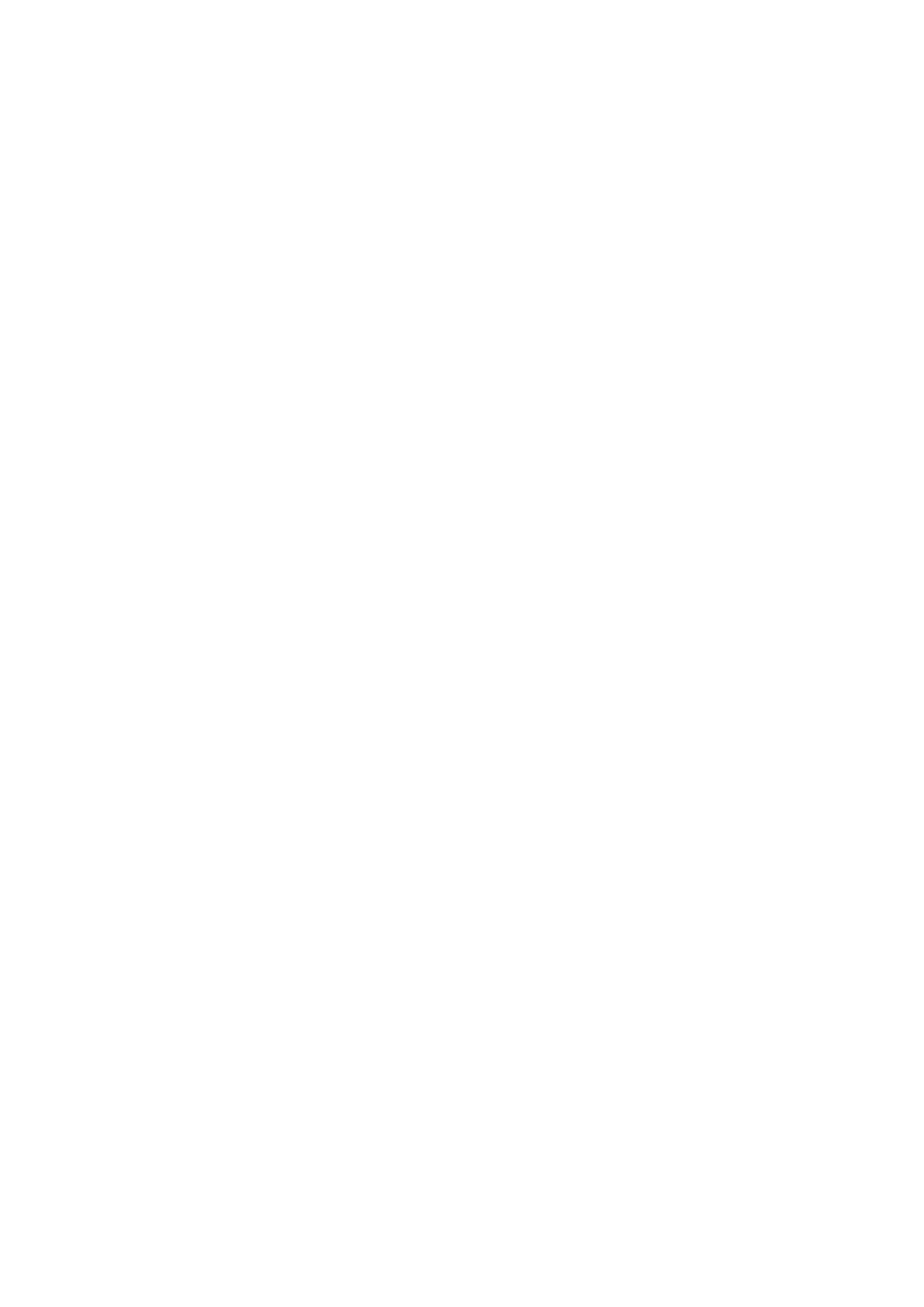# **How to fit an Ax 50TM**



**ANALO**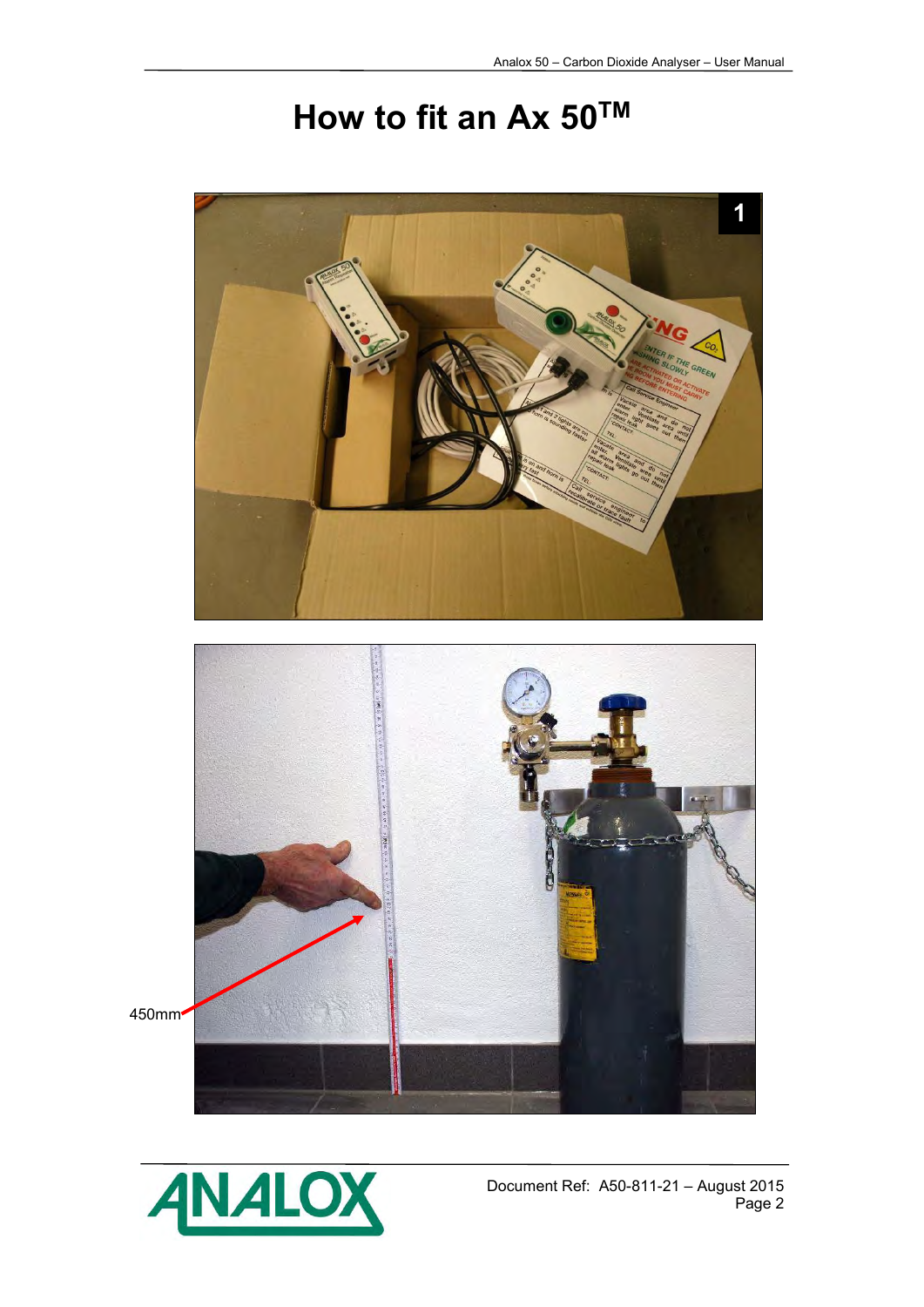



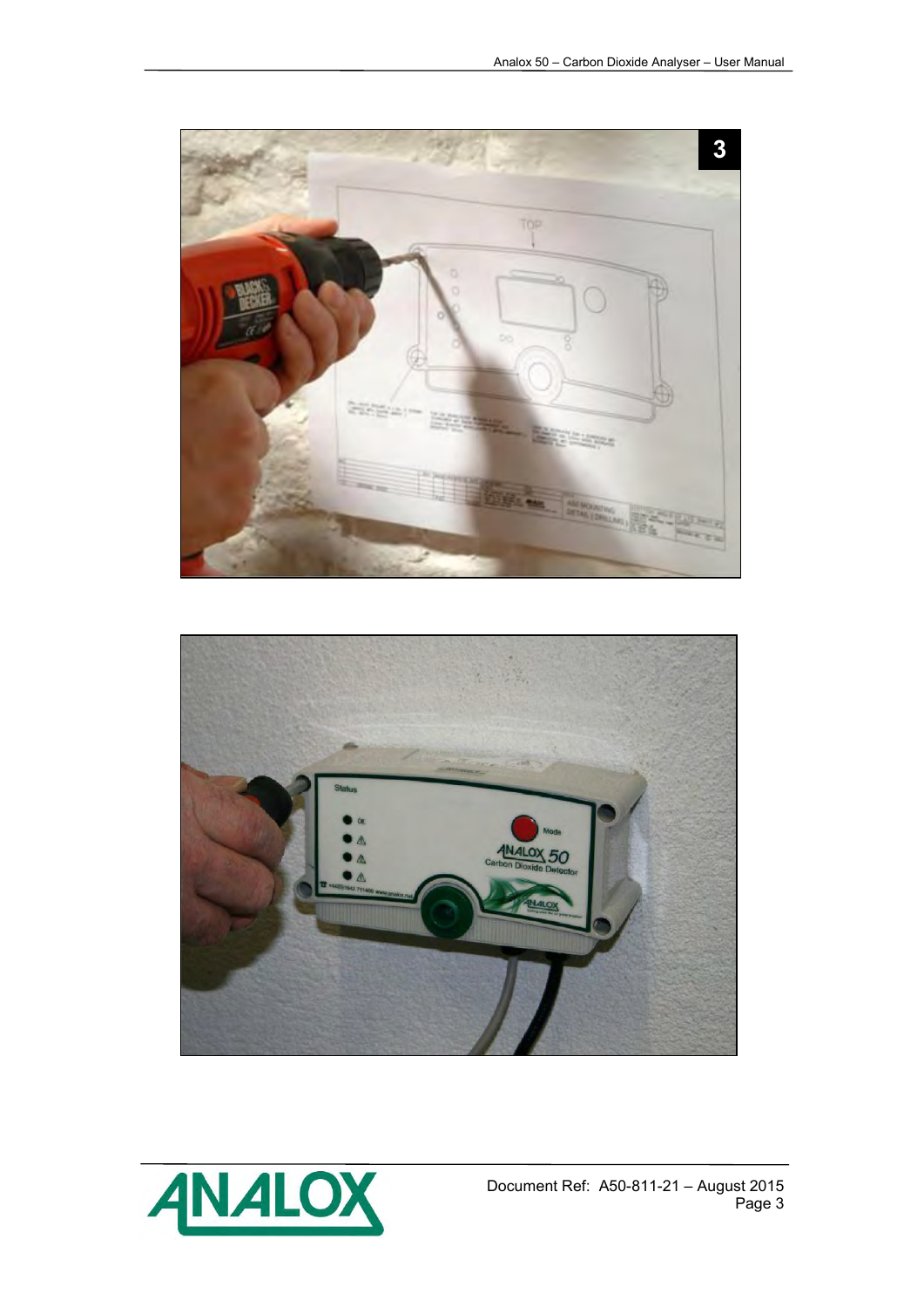



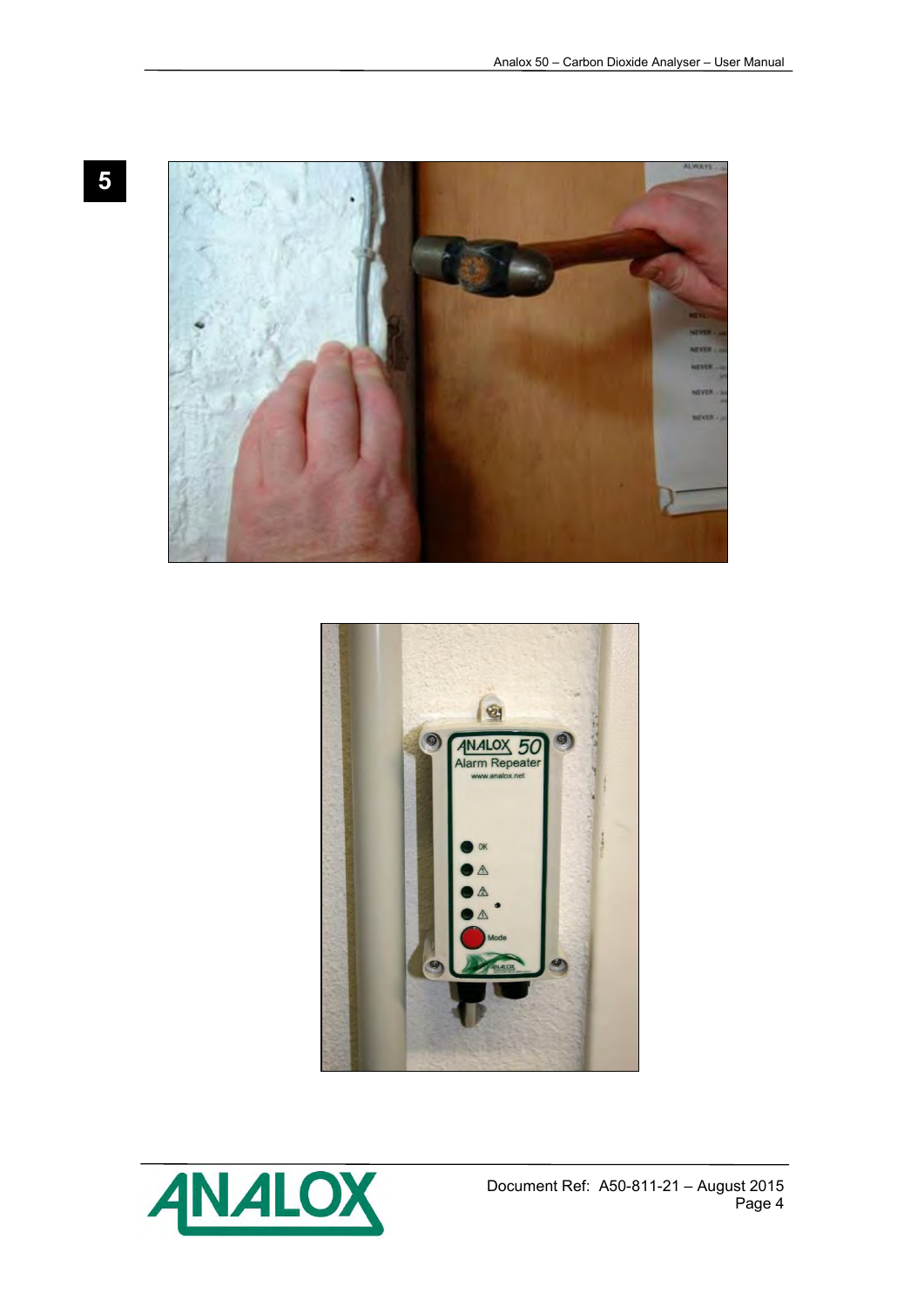



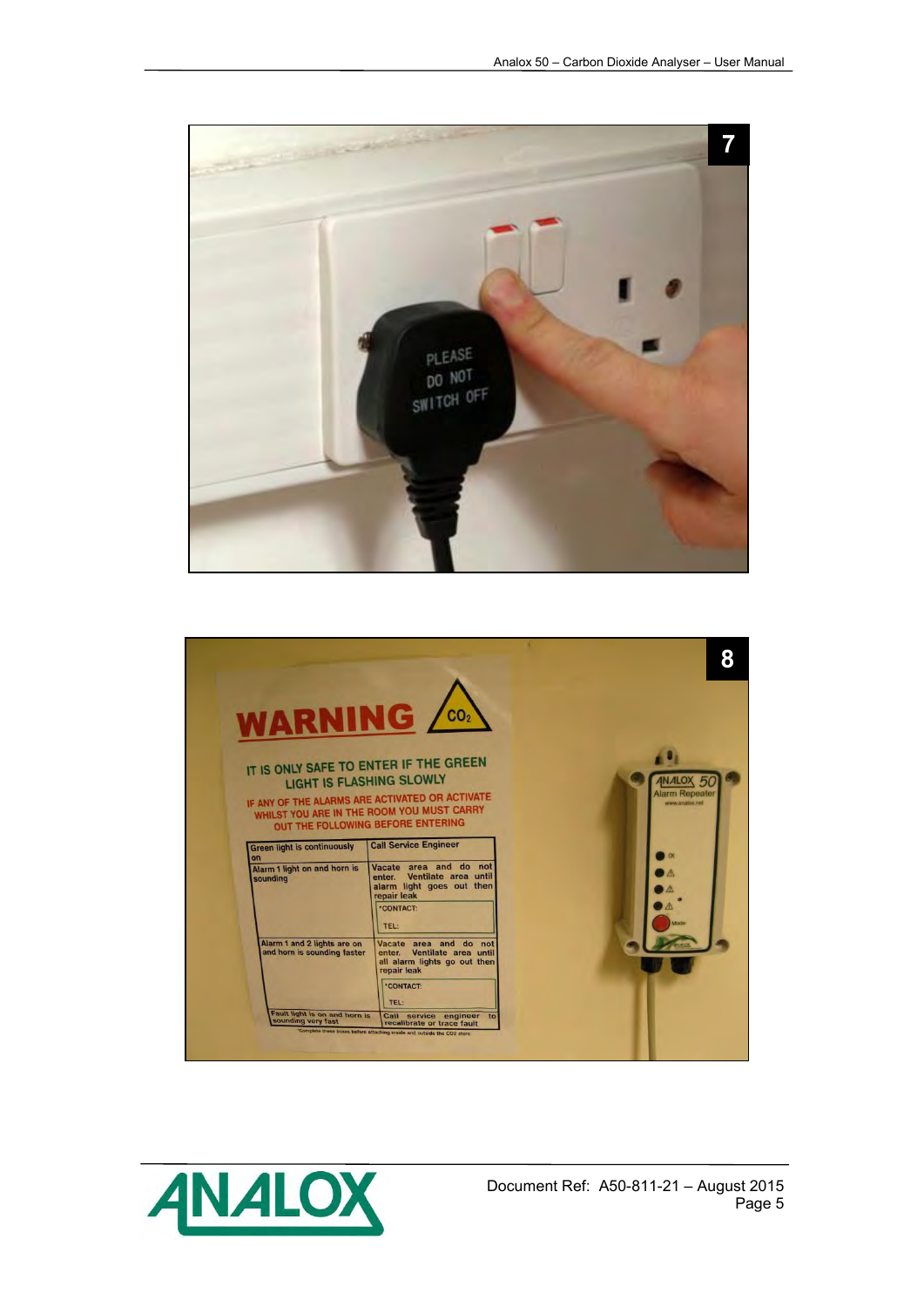# **Ax 50TM Accessories**

















Document Ref: A50-811-21 – August 2015 Page 6

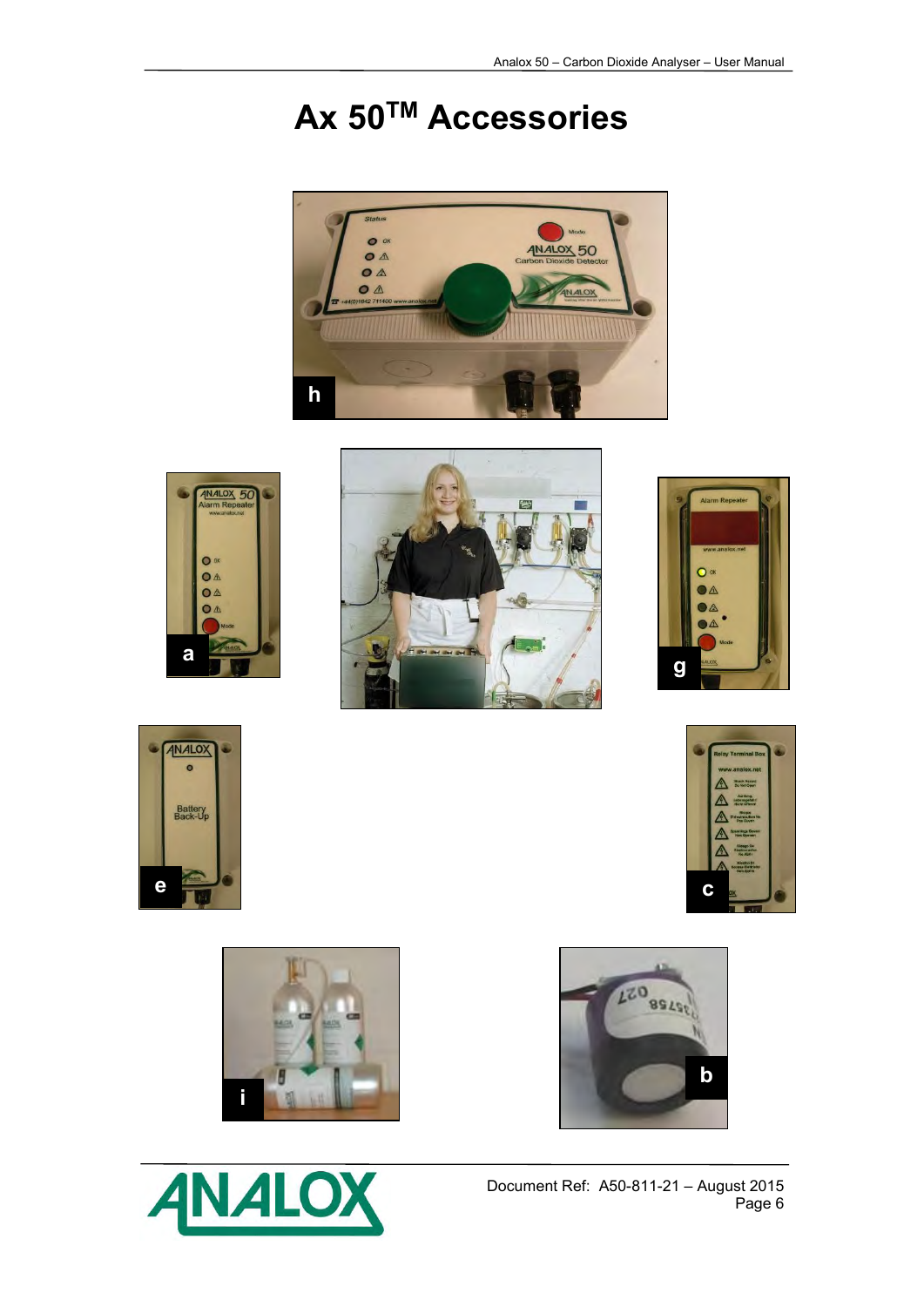

For a more detailed outline of the dangers of CO2, please visit our website **[www.analox.net](http://www.analox.net/)** or contact us at **[info@analox.net](mailto:info@analox.net)**

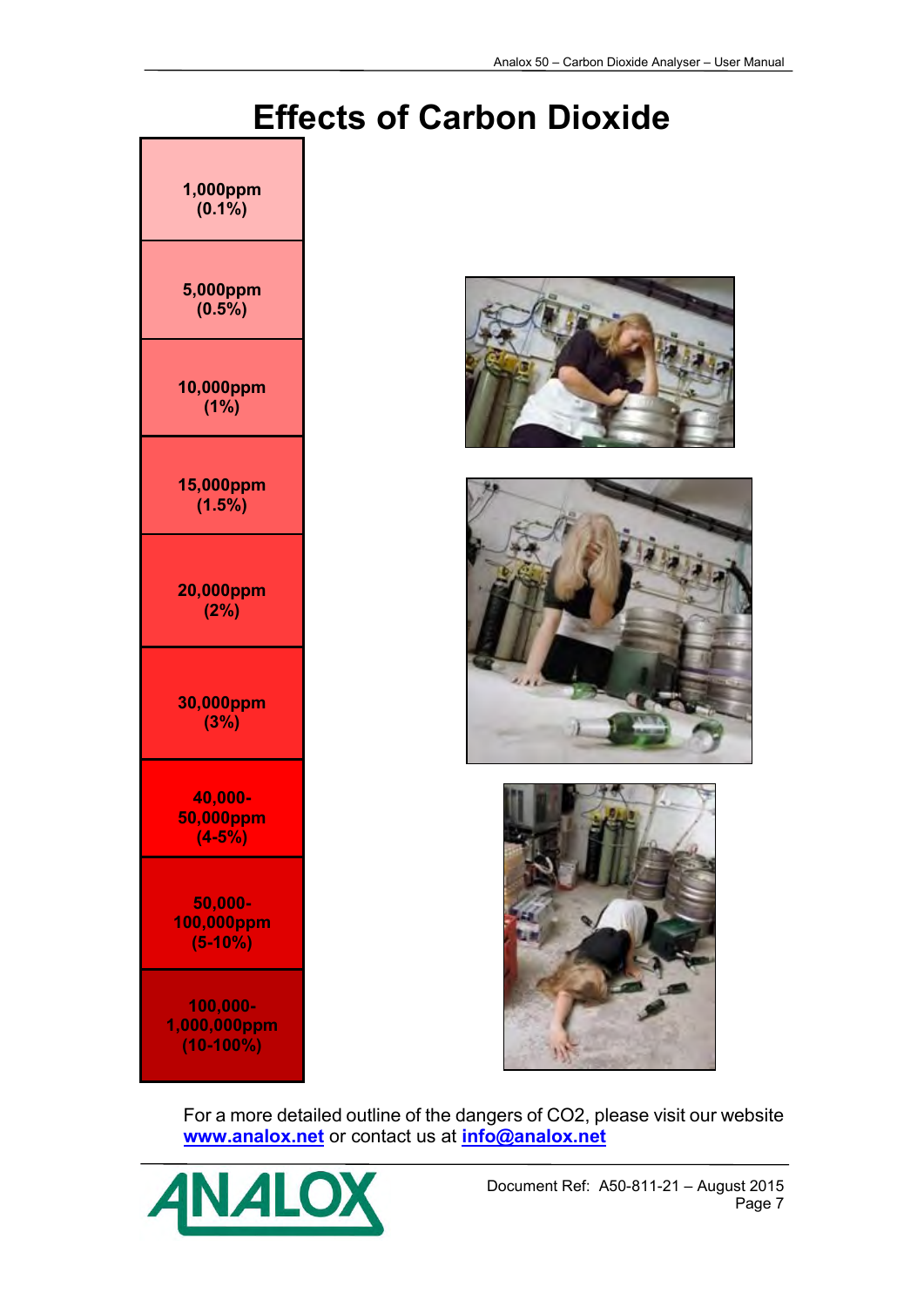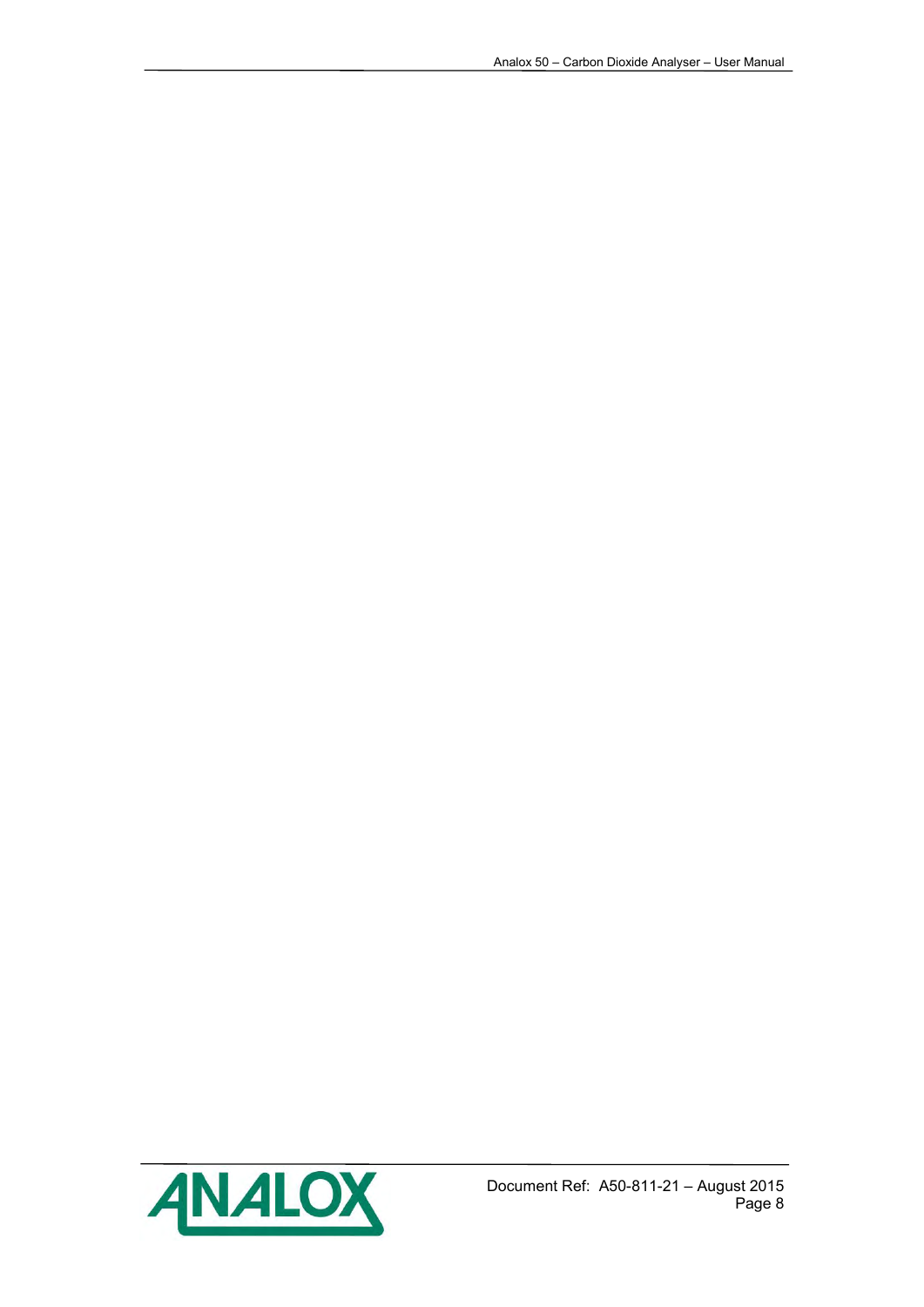## **LIST OF CONTENTS**

| 1.              |                                                                  |  |
|-----------------|------------------------------------------------------------------|--|
| 2.              |                                                                  |  |
| 3.              |                                                                  |  |
|                 |                                                                  |  |
| $\overline{4}$  |                                                                  |  |
|                 | To connect a "Hard Wired" Remote Alarm Repeater 14<br>$4.2.1$ .  |  |
|                 | To connect a "Quick Connect" Remote Alarm Repeater  15<br>4.2.2. |  |
|                 | 4.2.3. To connect a "Strobe LED" Remote Alarm Repeater  15       |  |
|                 | 4.4.                                                             |  |
|                 | 4.5.                                                             |  |
|                 | 4.6.                                                             |  |
| 5 <sub>1</sub>  |                                                                  |  |
|                 |                                                                  |  |
| 6.              |                                                                  |  |
|                 | 6.1.                                                             |  |
| 7 <sub>1</sub>  |                                                                  |  |
| 8.              |                                                                  |  |
| 9.              |                                                                  |  |
| 10 <sub>1</sub> |                                                                  |  |
|                 |                                                                  |  |

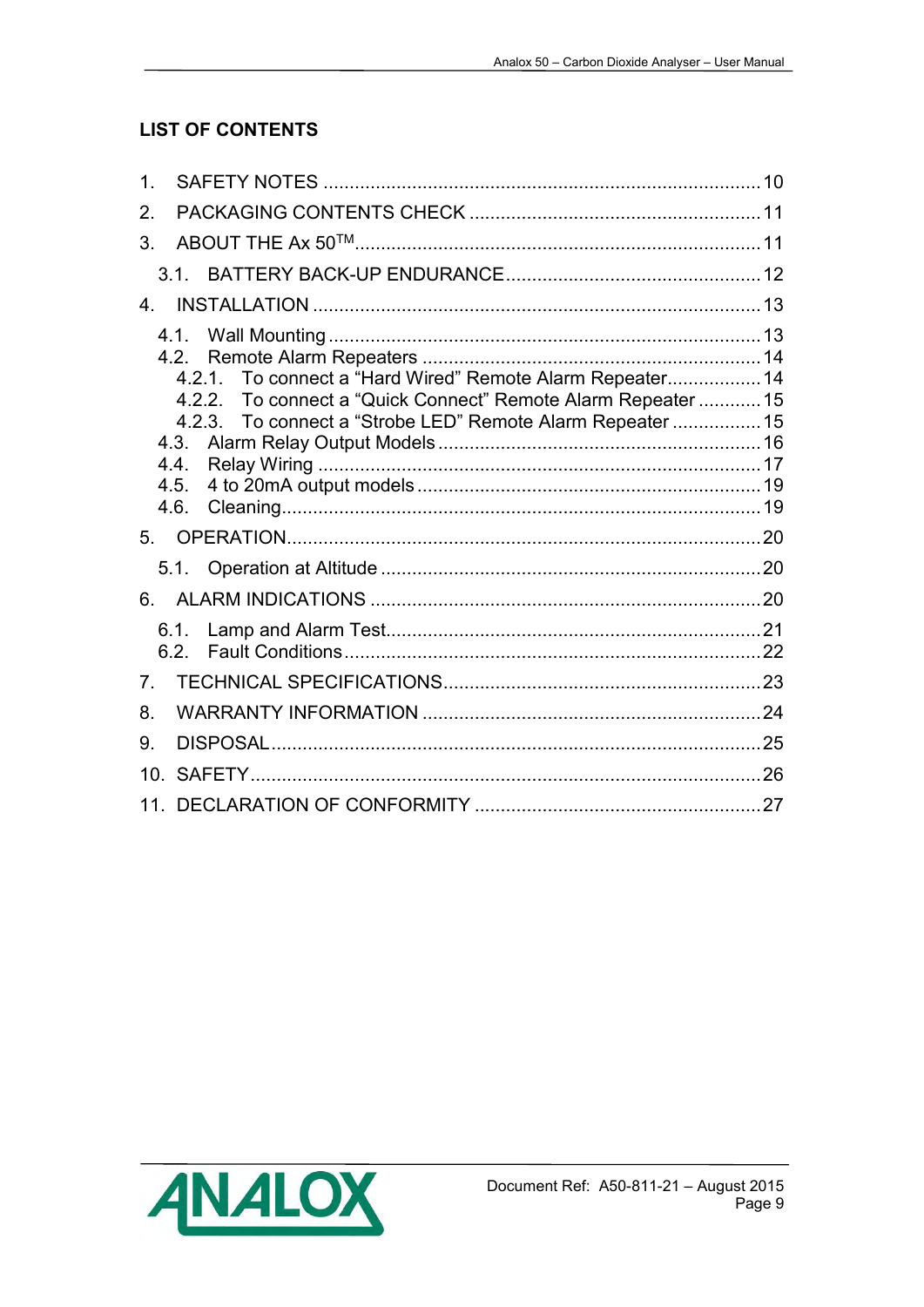#### <span id="page-10-0"></span>**1. SAFETY NOTES**

Every gas monitor installation should be risk assessed. The correct location of monitor(s) must consider the potential sources of gas leaks and the location of expected human occupation in the area. Where large areas must be monitored, it is often advised that no single monitor should cover a volume in excess of 80m3. The installation of more monitors should be considered where an area is complex in shape, filled with obstacles, has a lack ventilation or air circulation, or if there are dead zones where gas can collect.

Guidance with a risk assessment can be found in document A50-930-00 IEC 61010-1 Risk Assessment (contact Analox for further details), the points below should be considered.

- a) The Ax  $50^{TM}$  must be installed according to these instructions which should be read entirely before commencing installation.
- b) For your convenience the Remote Alarm Repeater is pre-wired to the Ax 50<sup>™</sup> sensor unit.
- c) If you need to disconnect the cable for ease of installation. DISCONNECT FROM THE REMOTE ALARM REPEATER END
- d) The system MUST NOT be switched on until all connections have been correctly made.
- e) We do not recommend you access the main unit. Potentially lethal voltages exist within the Ax 50TM. It should only be opened by a Qualified Technician, and must be isolated from the electrical supply before opening.
- f) The Ax  $50^{TM}$  does not require routine maintenance. All you need to do is check that the green light is flashing and press the mode button periodically to make sure that the Horn and alarm lights are functioning.

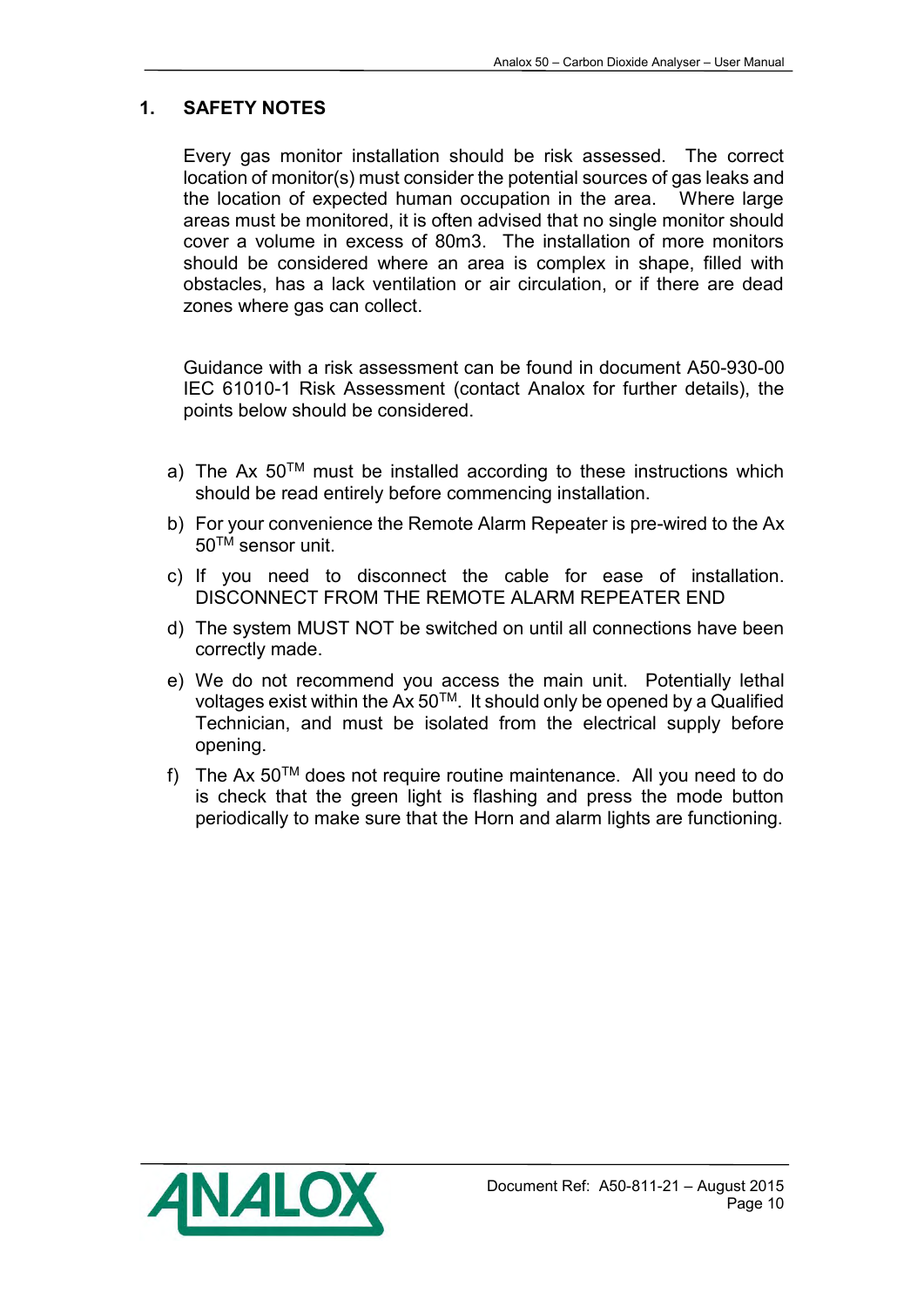### <span id="page-11-0"></span>**2. PACKAGING CONTENTS CHECK**

The following items are enclosed:

- a) Ax  $50^{TM}$  main unit, with power lead to a plug (where necessary)
- b) User manual for standard Ax  $50^{TM}$
- c) Test certificate
- d) Rawl plugs and screws for wall mounting
- e) Remote Alarm Repeater and 8 metres of interconnecting cable connected to the Ax 50TM.
- f) Warning label

#### <span id="page-11-1"></span>**3. ABOUT THE Ax 50TM**

The Ax 50<sup>™</sup> unit is designed to detect the presence of Carbon Dioxide in ambient air for the protection of people in confined spaces. The Ax  $50^{TM}$ provides audible and visual indication of potentially dangerous levels of Carbon Dioxide in the air surrounding the instrument. The instrument uses an Infra Red detector system, together with state of the art technology. It is housed in an IP65 splash proof enclosure, and is designed to provide long, trouble free service, with minimum maintenance. The Remote Alarm Repeater mimics the status indicators on the main Ax  $50^{TM}$ . It also provides a push-button which operates in the same manner as the Mode switch on the Ax 50™.

If you have more than one entrance to your cellar or store room you may need more than one Remote Alarm Repeater. Up to three repeaters can be daisy chained (one repeater linked to another) covering up to three entrance doors.

Optional items fitted to, or supplied with the unit may include the following (as shown in the photographs on Page 6):

- a) Extra Remote Alarm Repeaters
- b) Oxygen sensor\*
- c) Medium duty relays\*
- d) 4 to 20mA current loop output (or 0-1V)\*
- e) Battery back-up\*

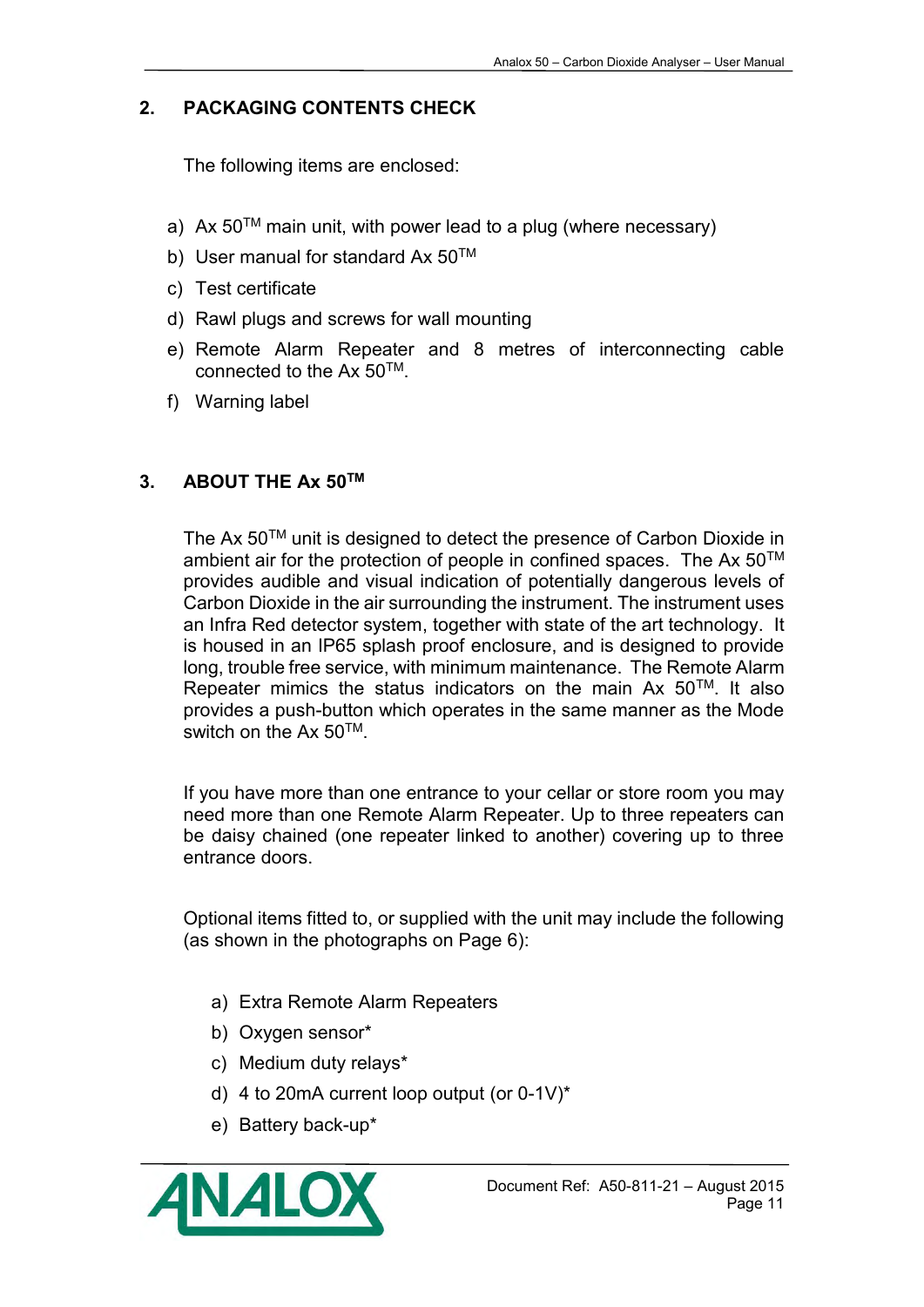- f) 4 digit display\*
- g) Remote Alarm Repeater with high intensity strobe beacon\*
- h) Splash guard
- i) Calibration gasses

\* Please note these items cannot be retro fitted.

## <span id="page-12-0"></span>**3.1. BATTERY BACK-UP ENDURANCE**

If fitted the Battery back-up will give the Ax  $50^{TM}$  between 7 and 14 hours normal operation in the event of a power failure, some examples are listed below:

| Instrument Type                                               | <b>Battery Back-up Endurance</b> |
|---------------------------------------------------------------|----------------------------------|
| Standard Ax 50™ with 1 Remote Alarm                           | 14 Hours                         |
| Ax 50™ including 4-20mA Output, 1 Relay   11 Hours            |                                  |
| Output and 2 Remote Alarms                                    |                                  |
| Ax 50 <sup>™</sup> including 4-20mA Output, 2 Relay   7 Hours |                                  |
| Outputs and 2 Remote Alarms                                   |                                  |

In normal operating conditions using an external power source (Mains AC or DC) the Battery Back-up should last up to approximately 5 years or 200 cycles.

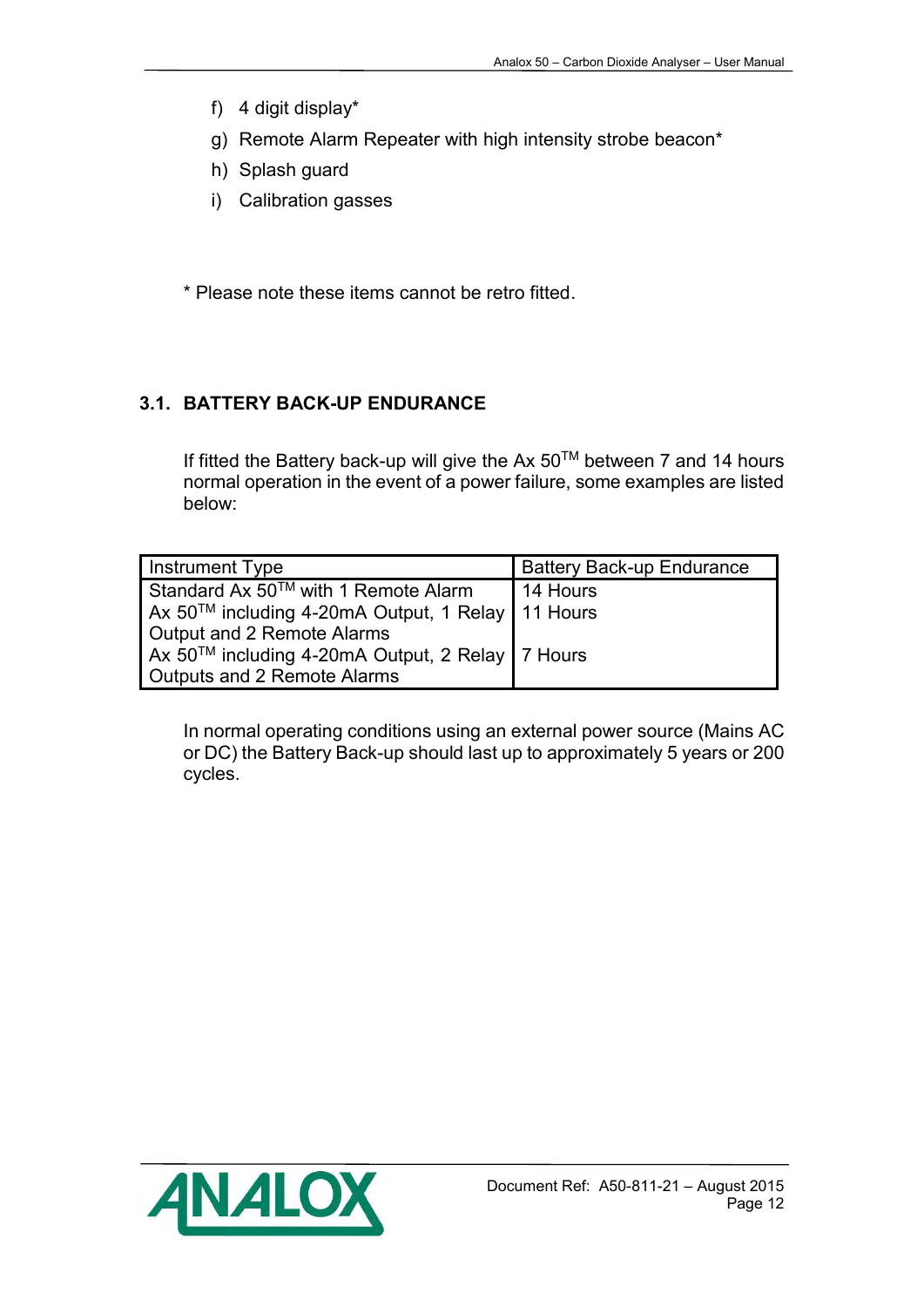### <span id="page-13-0"></span>**4. INSTALLATION**

#### <span id="page-13-1"></span>**4.1. Wall Mounting**

The power socket that the equipment plugs into must be positioned so that it is close to the equipment and in easy reach of the operator.

If the power supply for the Ax  $50^{TM}$  is not positioned so that it is close to the equipment and in easy reach of the operator, a local means of double pole isolation must be provided. Isolation can be achieved either by means of a non-locking plug or a double pole switch of suitable rating.

A label must be placed by the local disconnection point for the Ax  $50^{TM}$ stating

"REMOVE PLUG TO DISCONNECT Ax 50TM"

The Ax  $50^{TM}$  should be mounted onto a wall using the mounting lugs on the unit. Rawl plugs and screws are provided for this purpose. It is not necessary to dismantle the Ax  $50<sup>TM</sup>$  main unit in any way prior to installation. You need to ensure the mains plug fused at 5amp is in easy reach of a power socket.



Attach the main unit to the wall 450mm from the floor as close to the valves and manifolds as possible. An 8 metre 8 core cable is pre-wired to the Ax 50<sup>™</sup> and has a Remote Alarm Repeater pre-attached. Run the Remote Alarm Repeater cable to the outlet door, safely securing the cable with cable clips.

A drilling template is included with this booklet.

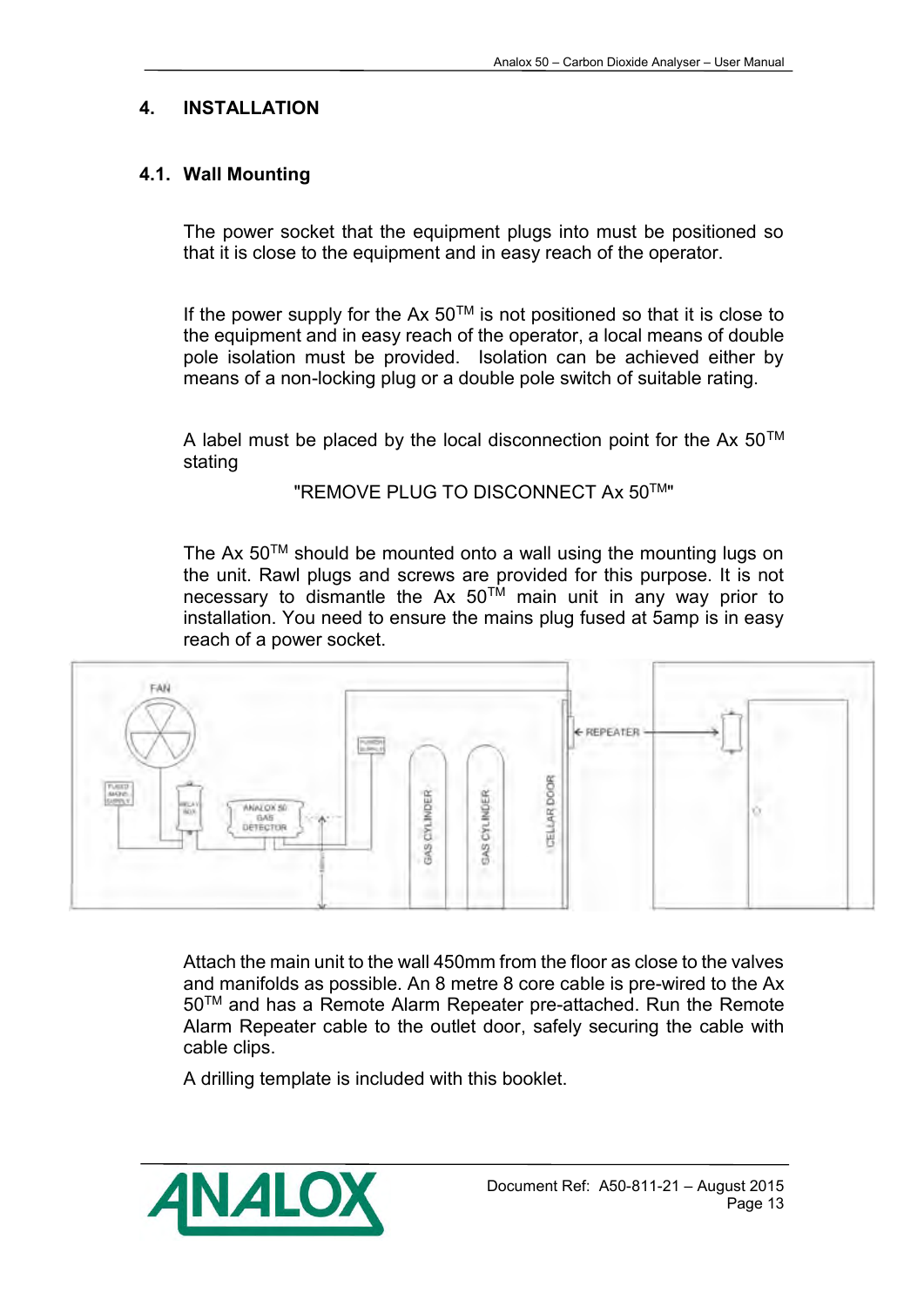### <span id="page-14-0"></span>**4.2. Remote Alarm Repeaters**

The Remote Alarm Repeater should be located at eye level and attached to the outside or immediately inside the access door. If you need to disconnect the Remote Alarm Repeater, reconnection is in one of the following ways:-

## <span id="page-14-1"></span>**4.2.1. To connect a "Hard Wired" Remote Alarm Repeater**

- 1) Disconnect the power supply from the Ax  $50^{TM}$ .
- 2) Open the Remote Alarm Repeater unit by removing the 4 screws in the front of the case and carefully pulling the case apart. The connecting wires from the Ax 50TM pass through one of the cable glands on the Remote Alarm Repeater.

|               |                                | <b>REPEATER CABLE COLOURS</b> | Ax 50                                           |
|---------------|--------------------------------|-------------------------------|-------------------------------------------------|
| <b>Type 1</b> | <b>Repeater</b><br><b>Term</b> | Type 2 (Cat 5)                | ST <sub>1</sub><br><b>Terminal</b><br><b>No</b> |
|               | 8                              |                               | $\bf{3}$                                        |
|               |                                |                               | $\mathbf{2}$                                    |
|               | 6                              |                               |                                                 |
|               | 5                              |                               | 5                                               |
|               |                                |                               | 6                                               |
|               | 3                              |                               |                                                 |
|               | $\overline{2}$                 |                               | 8                                               |
|               |                                |                               |                                                 |

3) Terminate the wires in accordance with the table below

- 4) Replace the lid of the Remote Alarm Repeater, insert and tighten the 4 screws, and mount it in the desired position using the 2 fixing lugs.
- 5) Restore power to the Ax  $50<sup>TM</sup>$ . Press the switch on the Remote Alarm Repeater once, and ensure that the four indicators flash. Note that in the presence of a genuine alarm, this test feature is disabled.

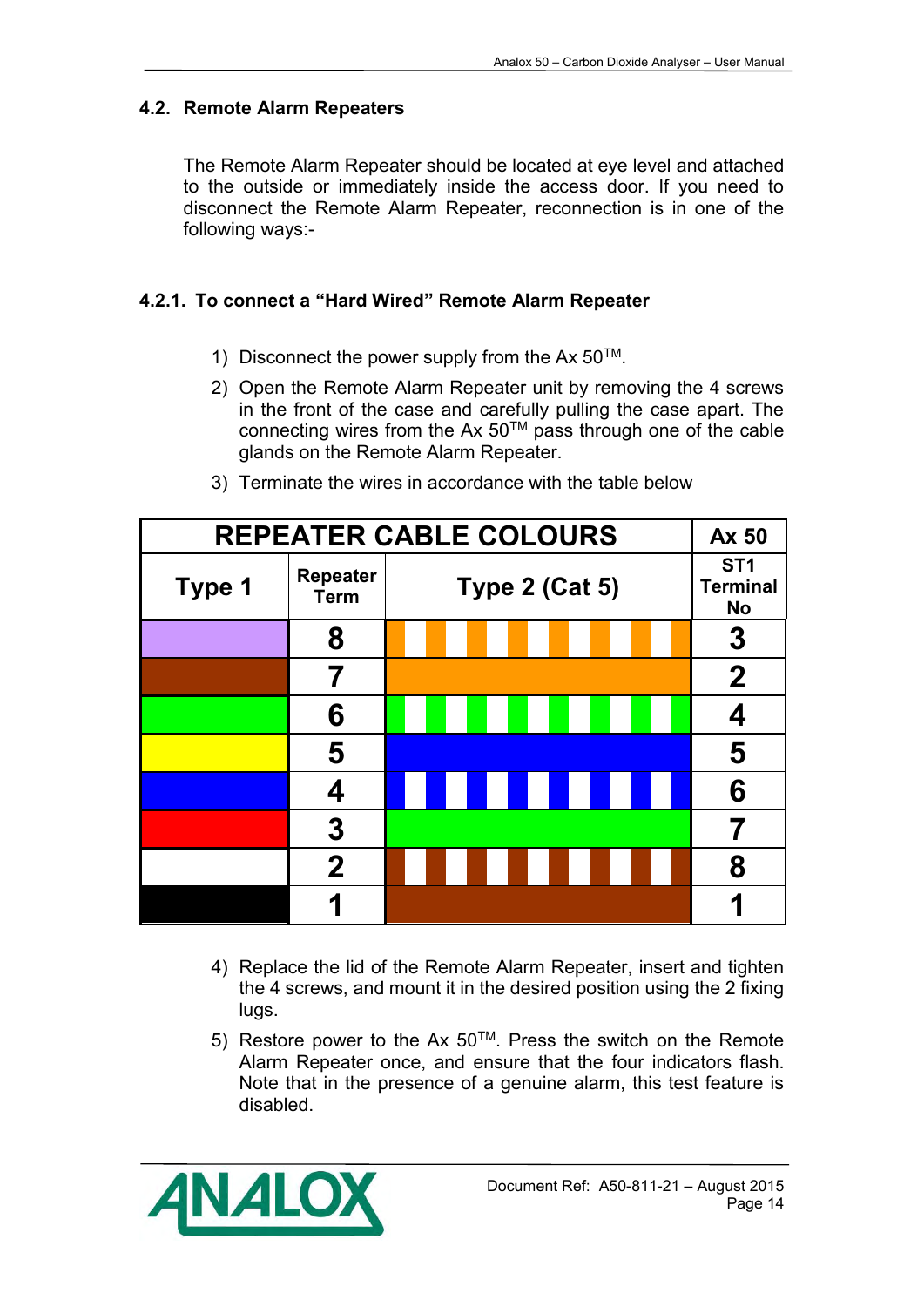## <span id="page-15-0"></span>**4.2.2. To connect a "Quick Connect" Remote Alarm Repeater**

- 1) Disconnect the power supply from the Ax  $50^{TM}$ .
- 2) Insert the connector on the end of the wire into either socket on the bottom of the Remote Alarm Repeater.
- 3) Restore power to the Ax  $50<sup>TM</sup>$ . Press the switch on the Remote Alarm Repeater once, and ensure that the four indicators flash. Note that in the presence of a genuine alarm, this test feature is disabled.

## <span id="page-15-1"></span>**4.2.3. To connect a "Strobe LED" Remote Alarm Repeater**

- 1) Disconnect the power supply from the Ax  $50^{TM}$ .
- 2) Open the Remote Alarm Repeater unit by removing the 4 screws in the front of the case and carefully pulling the case apart. The connecting wires from the Ax  $50^{TM}$  pass through one of the cable glands on the Remote Alarm Repeater.

|        |                                | <b>REPEATER CABLE COLOURS</b> | Ax 50                                           |
|--------|--------------------------------|-------------------------------|-------------------------------------------------|
| Type 1 | <b>Repeater</b><br><b>Term</b> | Type 2 (Cat 5)                | ST <sub>1</sub><br><b>Terminal</b><br><b>No</b> |
|        | 8                              |                               | 3                                               |
|        | $\overline{7}$                 |                               | *See<br>Note 4                                  |
|        | 6                              |                               | 4                                               |
|        | 5                              |                               | 5                                               |
|        | 4                              |                               | 6                                               |
|        | 3                              |                               |                                                 |
|        | $\mathbf 2$                    |                               | 8                                               |
|        |                                |                               |                                                 |

3) Terminate the wires in accordance with the table below

4) For units **NOT** fitted with internal relay(s): Connect the free wire (Brown or Orange) to A50-231 main PCB at JP13 terminal 5.

For units fitted with internal relay(s): Connect the free wire (Brown or Orange) to A50-231 main PCB at IC10 terminal 2 and move the wire from terminal 4 (Green/white or green) to terminal 2 of ST1.

5) Replace the lid of the Remote Alarm Repeater, insert and tighten the 4 screws, and mount it in the desired position using the 2 fixing lugs.

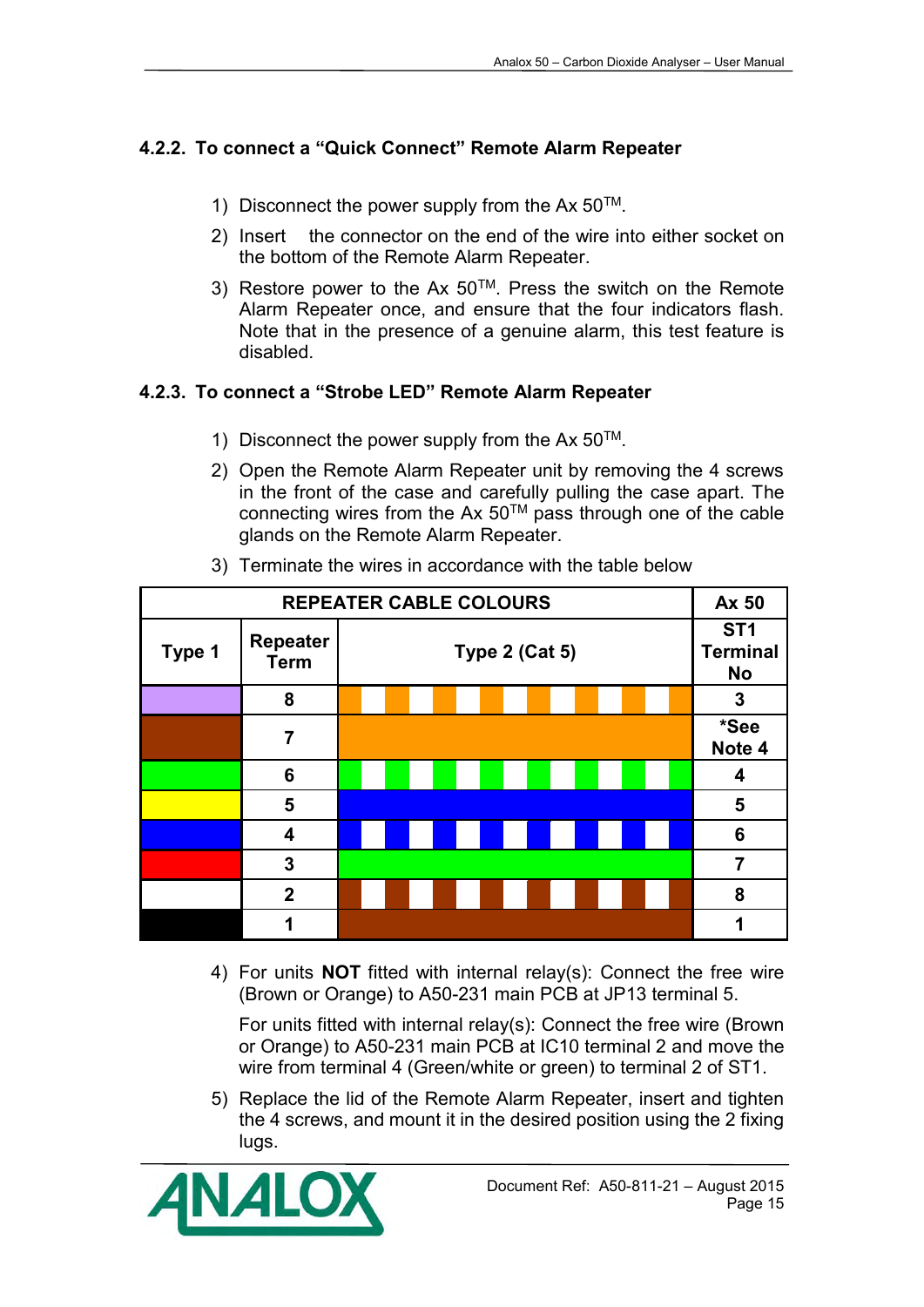6) Restore power to the Ax  $50<sup>TM</sup>$ . Press the switch on the Remote Alarm Repeater once, and ensure that the four indicators and the LED strobe flash. Note that in the presence of a genuine alarm, this test feature is disabled.

#### <span id="page-16-0"></span>**4.3. Alarm Relay Output Models**

You may have ordered your Ax 50™ with relays (only 1 relay available if O2 sensor specified). Relays are available in 2 different formats as follows:

#### **Internal relays**

The relays are fitted internal to the main unit with a pre-wired 1m 6-core cable supplied connected to relay contacts. With all power isolated, make wiring connections to the Relay cable.

The relay contacts are 'Volt-Free' single pole Changeover and are rated 50VAC/DC, 1 Amps (max).

#### **External relays**

A pre-wired junction box is supplied with the Ax  $50^{TM}$  main sensor unit. There is no need to open the main sensor unit. With all power isolated, make wiring connections to the Relay Terminal Box.

The relay contacts are 'Volt-Free' single pole Changeover and are rated 240VAC/28VDC, 2 Amps (max).

For either internal or external the relays are normally non-latching which means the relays will only activate when an alarm is raised and deactivate when the alarm cancels.

Latched versions are available; if relays are latched they will only cancel once the alarm state has cleared, and the mode switch on the Ax  $50^{TM}$  or Remote Alarm Repeater is pressed.

The relays are normally supplied 'Fail Safe' i.e. normally energised, and will de-energise when in alarm state. The relay will also be in its alarm state during the forty second warm up period.

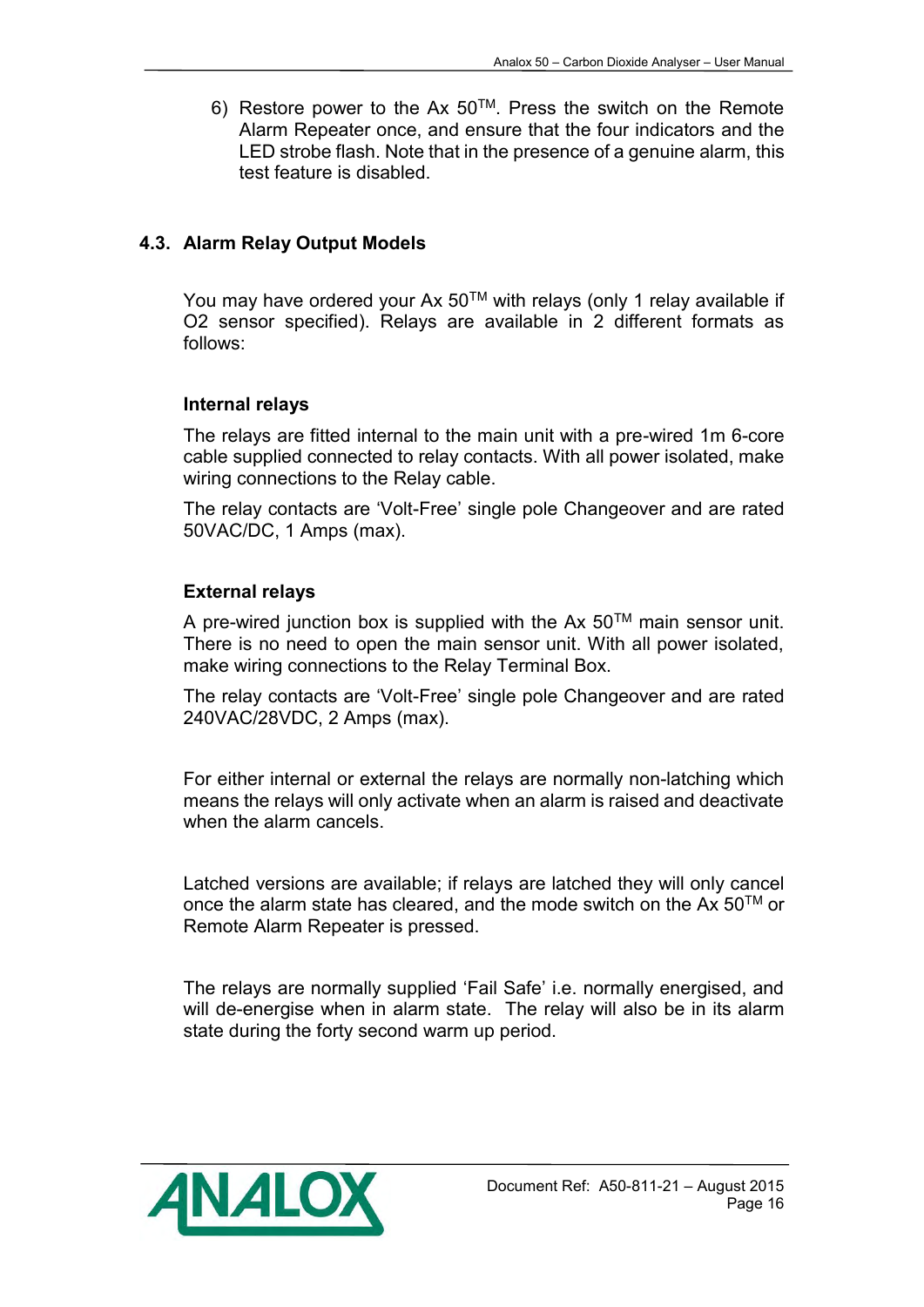### <span id="page-17-0"></span>**4.4. Relay Wiring**

#### **Internal relays**

Ensure that the load is within the limits of the relay, 50VAC/DC, 1 Amps (max).

| <b>Cable core</b> | <b>Relay terminals</b> |
|-------------------|------------------------|
|                   | <b>Relay 1 COM</b>     |
|                   | Relay 1 N.O.           |
|                   | Relay 1 N.C.           |
|                   | <b>Relay 2 COM</b>     |
|                   | Relay 2 N.O.           |
|                   | Relay 2 N.C.           |



#### **External relays**

The cable gland is for cables of outside diameter between 5 and 7mm, if cable fitted is outside that range, a suitably specified cable gland must be used. Ensure that the gland is properly tightened. Test that the cable is adequately gripped by the cable gland. Ensure that the cable is suitable for purpose, the load is within the limits of the relay, 240VAC/28VDC, 2Amps, and the insulation of the external circuit meets the requirements for basic insulation 240VAC/28VDC, 2 Amps. After completing wiring, ensure that the terminal box cover is securely replaced.

#### **RELAY TERMINAL BOX TERMINATIONS**

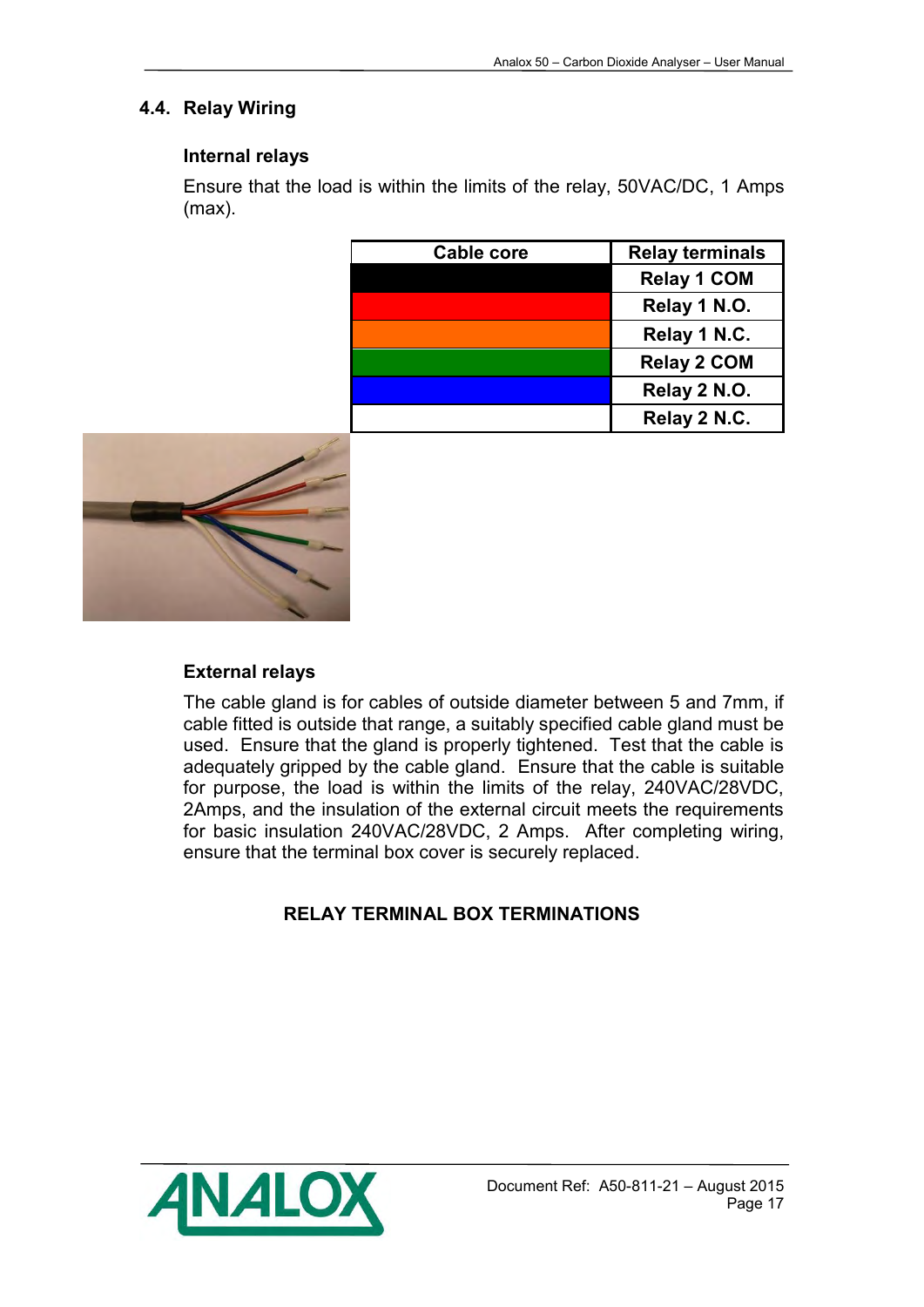

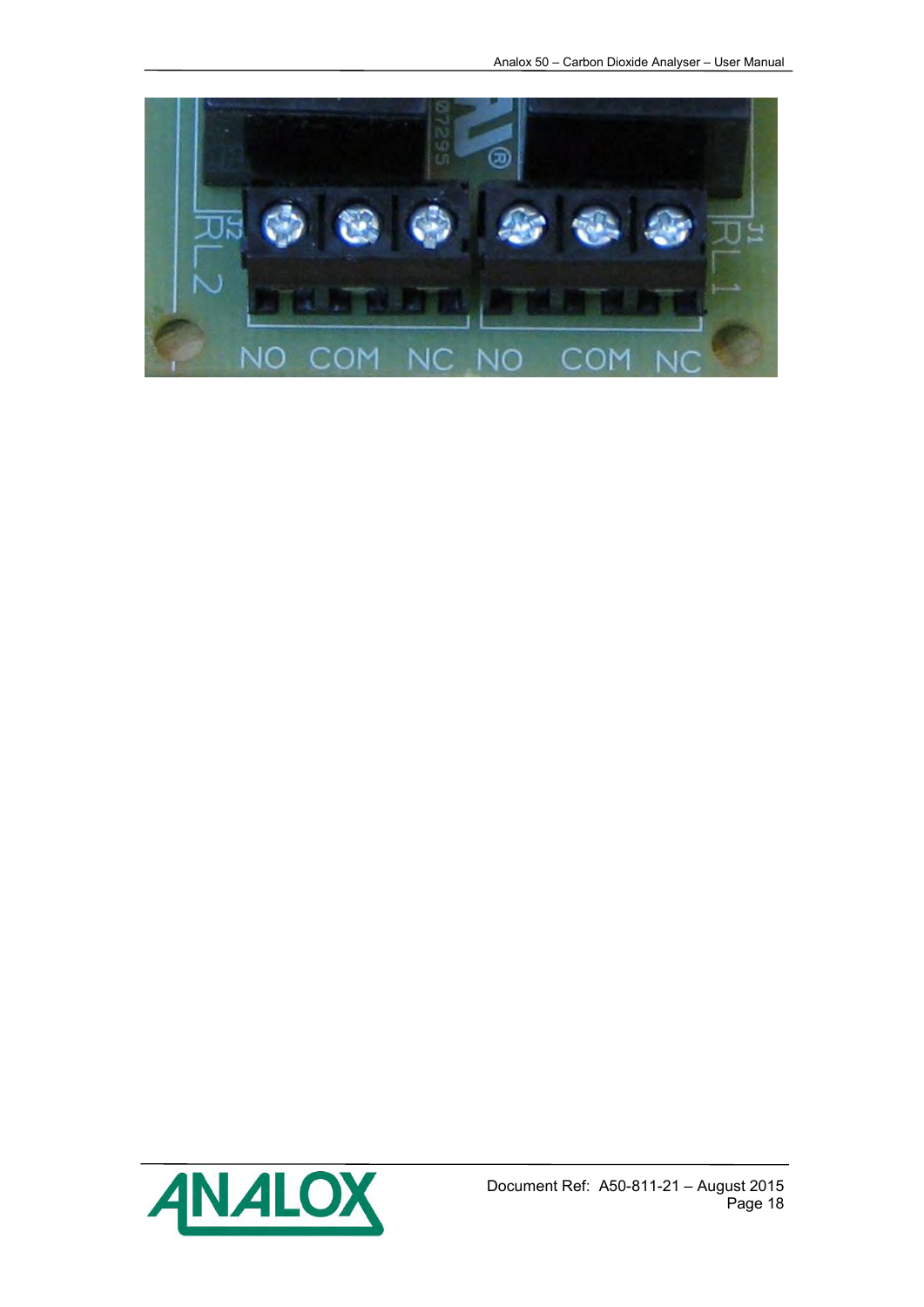

#### **SIMPLIFIED RELAY WIRING DIAGRAM**

#### <span id="page-19-0"></span>**4.5. 4 to 20mA output models**

You may have ordered your Ax 50™ with a 4 to 20mA output. A 2m cable is factory fitted to the instrument. The 4 to 20mA output current is generated by the instrument. The customer system should be connected to this cable as follows and as per the following drawing:

- 1) Blue wire 4 to 20mA negative
- 2) Red wire 4 to 20mA positive



#### <span id="page-19-1"></span>**4.6. Cleaning**

All parts of the Ax 50™ may be cleaned with a soft cloth, moistened with water.

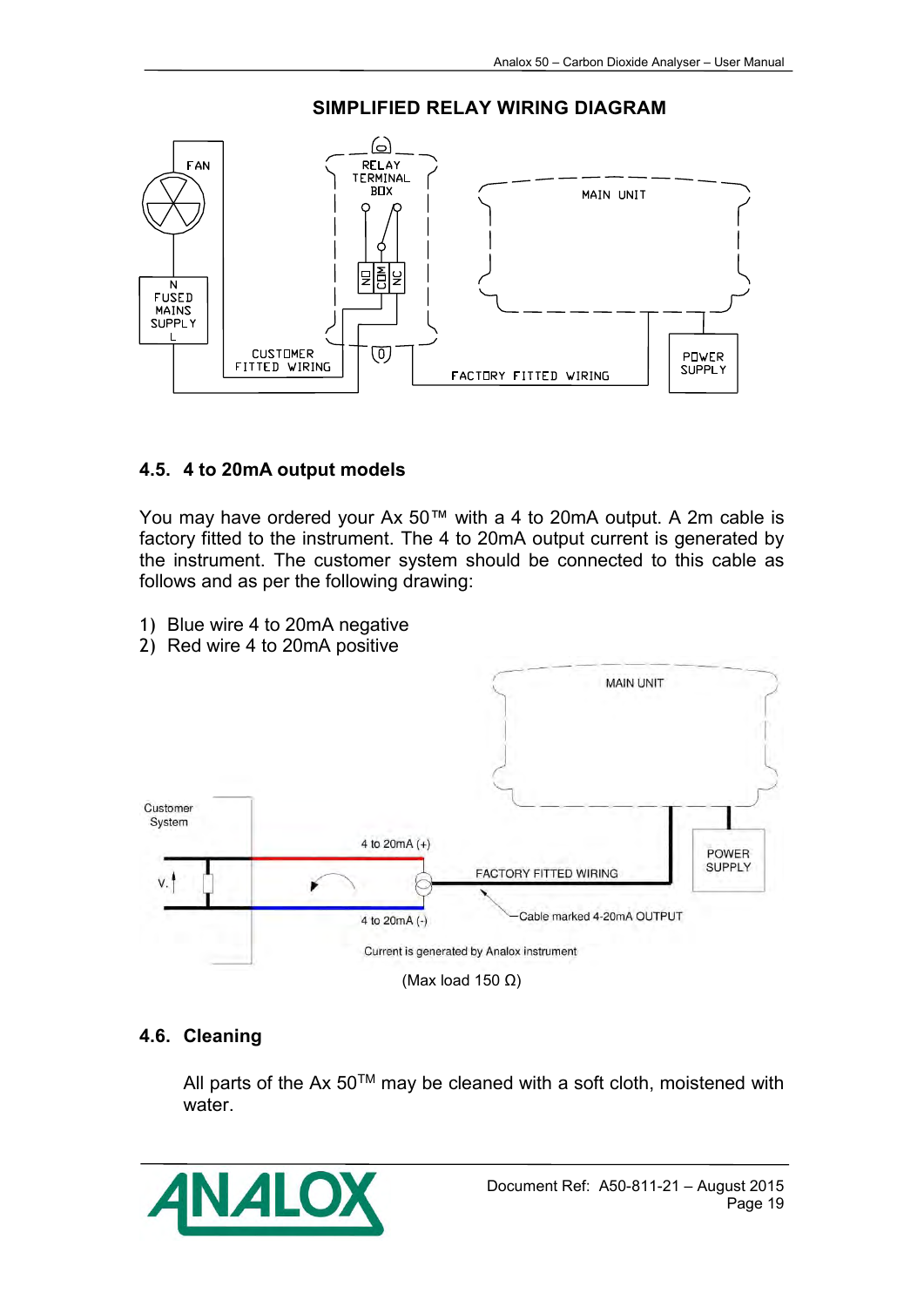## <span id="page-20-0"></span>**5. OPERATION**

When mains power is first applied to the Ax 50™, it requires a period of approximately 40 seconds to stabilise. During this period, The 'Good/OK' and 'Fault' status indicators will be turned on. The 'Good/OK' status indicator will flash briefly every few seconds, indicating normal operation and after the initial stabilising period has expired, the 'Fault' status indicator will turn off. The Ax  $50^{TM}$  will then be in its normal operating condition. During normal operation, the 'Good/OK' green light will flash on/off, thus indicating that the system is operating correctly. The green light status indicator on any Remote Alarm Repeaters will also flash on and off.

## <span id="page-20-1"></span>**5.1. Operation at Altitude**

The toxic effects of Carbon Dioxide are dependent on the partial pressure, or the quantity of gas molecules, not the percentage in the atmosphere; therefore at altitudes above 900 metres (3000 feet) alarms will operate below the factory calibration point. Please refer to our website [www.analox.net](http://www.analox.net/) for details of suitable alarm set points and calibration procedures at altitude.

## <span id="page-20-2"></span>**6. ALARM INDICATIONS**

## **Standard unit**

If the  $Ax 50<sup>TM</sup>$  detects a Carbon Dioxide concentration which exceeds the first alarm level, then the red First Alarm indicator will begin to flash and the Horn will sound.

If the measured concentration of Carbon Dioxide continues to rise above the second alarm level, then the red Second Alarm indicator will also begin to flash and the pace of the Horn will increase. This condition will be repeated on any Remote Alarm Repeaters. The alarms are self-cancelling when the Carbon Dioxide level falls below the alarm limits.

Alternatively latched alarm versions are available, on which the Ax  $50^{TM}$ will stay in the alarm mode until the gas concentration has fallen below the alarm set point and the mode switch has been pressed to accept the alarm.



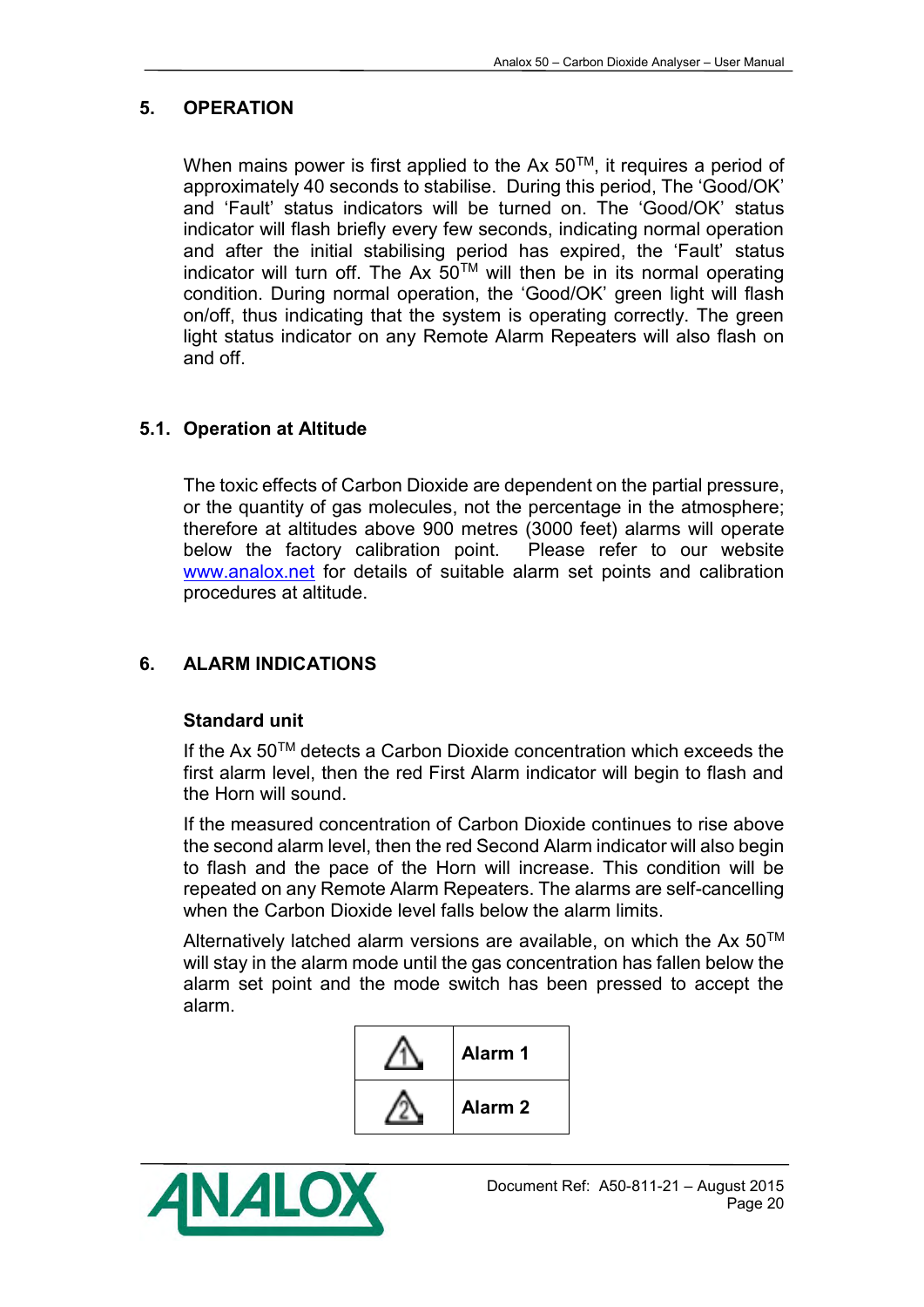#### **Pre-alarm unit**

If the Ax  $50^{TM}$  has a 0.5% pre-alarm and it detects a Carbon Dioxide concentration which exceeds this first alarm level, then the red First Alarm indicator will begin to flash but the Horn will not sound.

If the measured concentration of Carbon Dioxide continues to rise above the second alarm level, then the red Second Alarm indicator will also begin to flash and the Horn will sound. This condition will be repeated on any Remote Alarm Repeaters. The alarms are self-cancelling when the Carbon Dioxide level falls below the alarm limits.

If the measured concentration of Carbon Dioxide continues to rise above the third alarm level, then the red third Alarm indicator will also begin to flash and the pace of the Horn will increase. This condition will be repeated on any Remote Alarm Repeaters. The alarms are self-cancelling when the Carbon Dioxide level falls below the alarm limits.

| Alarm 1<br>(Pre alarm) |
|------------------------|
| Alarm <sub>2</sub>     |
| Alarm <sub>3</sub>     |

#### <span id="page-21-0"></span>**6.1. Lamp and Alarm Test**

Momentarily pressing the 'Mode' button on either the Ax  $50^{TM}$  or any Remote Alarm Repeaters, in the absence of any alarm conditions, causes a lamp and alarm test to be performed. The indicator lamps will flash 4 times, together with the alarm Horn. This test should be carried out each time the area is entered.

*Please note that the optional relays which may be fitted to the instrument are NOT operated during this test. Therefore any lights or sirens which may be connected to the instrument will NOT be tested by this operation.*

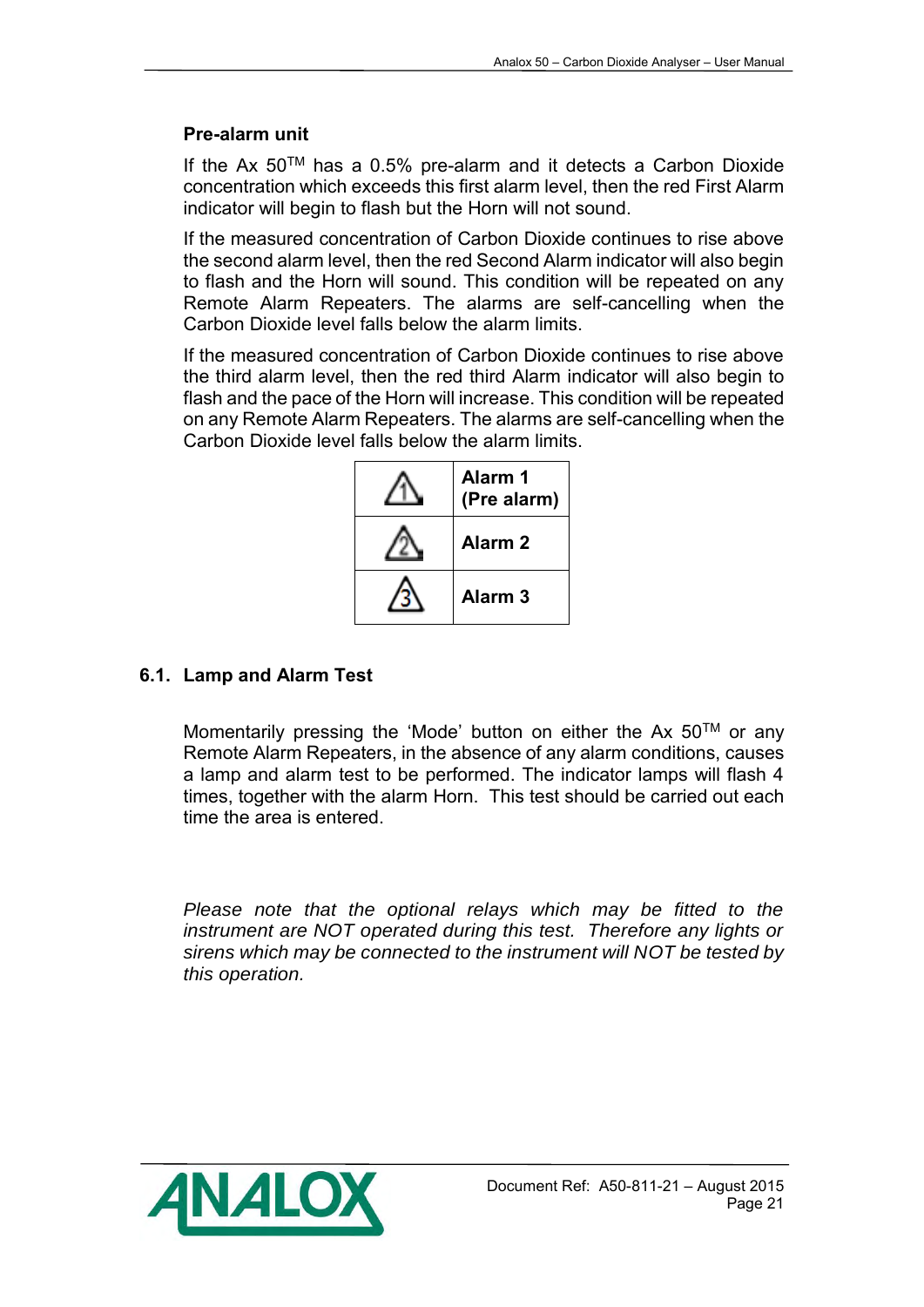#### <span id="page-22-0"></span>**6.2. Fault Conditions**

During normal operation, the instrument carries out a continuous self-test procedure. As long as the green light is flashing, the instrument is working.

If there are no indicator lamps lit on the Ax  $50^{TM}$ , check that power is connected and that the fuses are OK.

- 1) If the 'OK' indicator is permanently on, contact your Service Engineer.
- 2) If the fault light is illuminated and the Horn is sounding the unit needs attention and you should contact your Service Engineer.



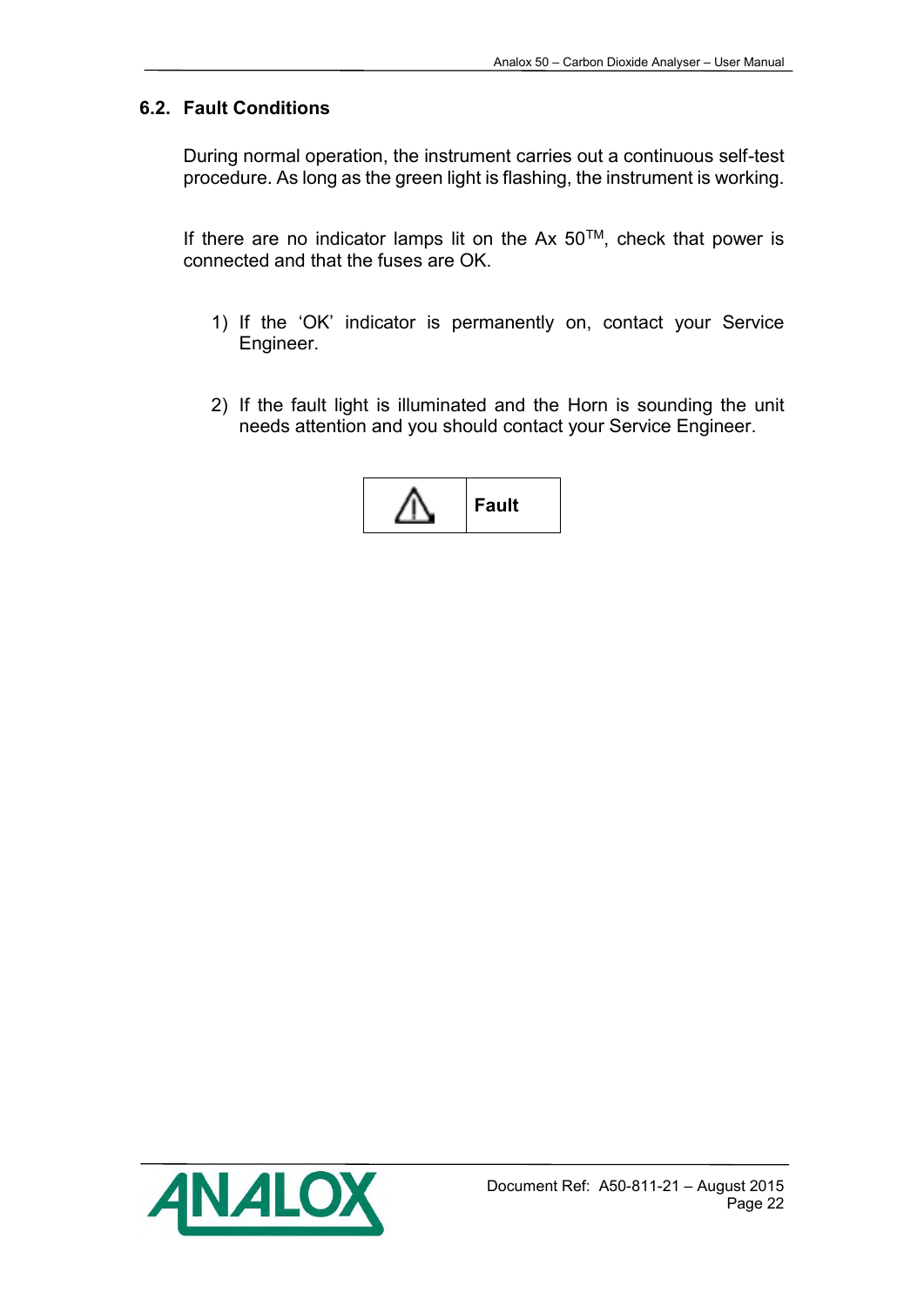### <span id="page-23-0"></span>**7. TECHNICAL SPECIFICATIONS**

| <b>Carbon Dioxide</b>               | Range 0.1-5%                                                                                                                                                          |
|-------------------------------------|-----------------------------------------------------------------------------------------------------------------------------------------------------------------------|
| <b>Response Time</b>                | 60 Seconds to T90                                                                                                                                                     |
| Optional Oxygen Range               | 0.1 to 25%                                                                                                                                                            |
| <b>Operating Temperature</b>        | -5 to $+40^{\circ}$ C                                                                                                                                                 |
| <b>Temperature Effect</b>           | $<$ 0.1% $FS$ /°C                                                                                                                                                     |
| Sensor Type - Carbon Dioxide        | Analox Infra Red Detector, featuring<br>microprocessor based compensation for<br>temperature effects and IR source ageing                                             |
| Sensor Type - Oxygen                | <b>Galvanic Electrochemical Cell</b>                                                                                                                                  |
| <b>Optional Display</b>             | 4 digit Liquid Crystal Display                                                                                                                                        |
| Optional 4 to 20mA Output (or 0-1V) | <b>Gas Concentration Output</b><br>(Max load 150 $\Omega$ )                                                                                                           |
| Alarms                              | 2/3 x Carbon Dioxide Visual Indicators<br>1 x System Fault Indicator<br>1 x Status Indicator<br>1 x Optional Oxygen Visual Indicator<br>Common Audible Alarm - Horn   |
| Relays                              | Internal:<br>2 x Optional Independent Relays, Volt-<br>Free single pole Changeover, rated<br>50VAC/DC, 1 Amp, (only one relay if<br>oxygen sensor specified).         |
|                                     | or                                                                                                                                                                    |
|                                     | External:<br>2 x Optional Independent Relays, Volt-<br>single pole Changeover, rated<br>Free<br>240VAC/28VDC, 2 Amps, (only one relay<br>if oxygen sensor specified). |

Analox has a policy of continuous improvement and we reserve the right to upgrade or change specifications without prior notice.

The Analox 50TM conforms to DIN 6653-2:2004.

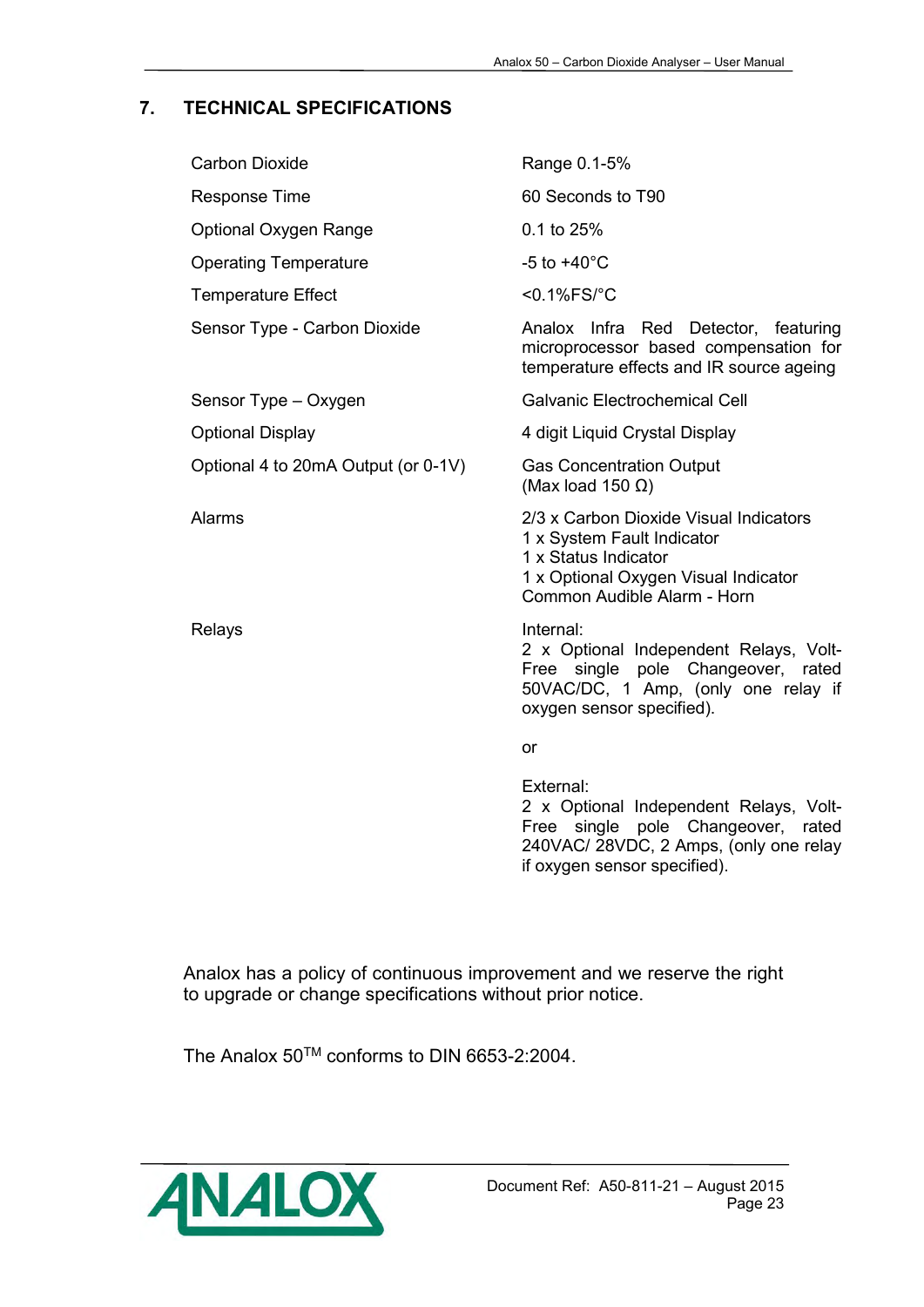#### <span id="page-24-0"></span>**8. WARRANTY INFORMATION**

We provide the following Warranties for the Ax 50™:

A 15 year CO2 Sensor Warranty.

A 2 year electronics Warranty.

In both cases the Warranty period runs from the date of our Invoice.

We warrant that the equipment will be free from defects in workmanship and materials.

The Warranty does not extend to and we will not be liable for defects caused by the effects of normal wear and tear, erosion, corrosion, fire, explosion, misuse, use in any context or application for which the equipment is not designed or recommended, or unauthorised modification.

The Warranty will be void and shall cease to be effective in the event that the main sensor unit is opened or in the event that any alterations or repairs are made or attempted except in accordance with any specific previous written authorisation from us.

Following a valid Warranty claim in accordance with the above, the equipment, upon return to us, would be repaired or replaced without cost or charge but in our discretion we may elect instead to provide to you which ever is the lesser of the cost of replacement or a refund of net purchase price paid as per our Invoice on initial purchase from us. We shall have no liability for losses, damages, costs or delays whatsoever. We shall have no liability for any incidental or consequential losses or damages. All express or implied warranties as to satisfactory or merchantable quality, fitness for a particular or general purpose or otherwise are excluded and no such Warranties are made or provided, save as set out in this Clause 7.

In order to effectively notify a Warranty claim, the claim with all relevant information and documentation should be sent in writing to:

Analox Sensor Technology Limited

15 Ellerbeck Court Stokesley Business Park **Stokesley** North Yorkshire TS9 5PT

Or by e-mail to : [info@analox.net](mailto:info@analox.net)

Or by Fax to : +44 1642 713900

We reserve the right to require from you proof of dispatch to us of the notification of Warranty claim by any of the above alternative means.

The equipment should not be sent to us without our prior written authority. All shipping and Insurance costs of returned equipment are to be born by you and at your risk. All returned items must be properly and sufficiently packed.

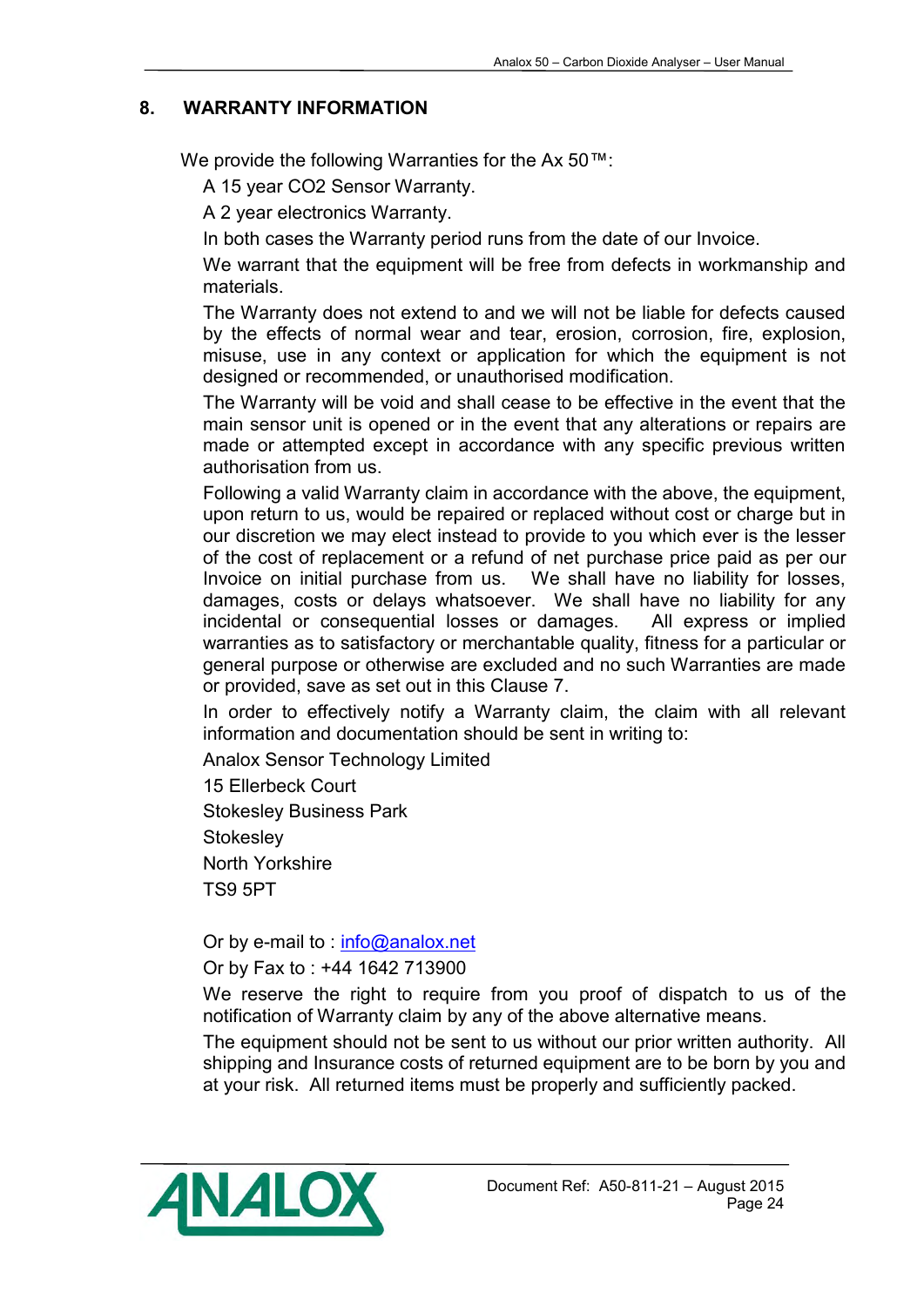#### <span id="page-25-0"></span>**9. DISPOSAL**



According to WEEE regulation this electronic product can not be placed in household waste bins. Please check local regulations for information on the disposal of electronic products in your area.

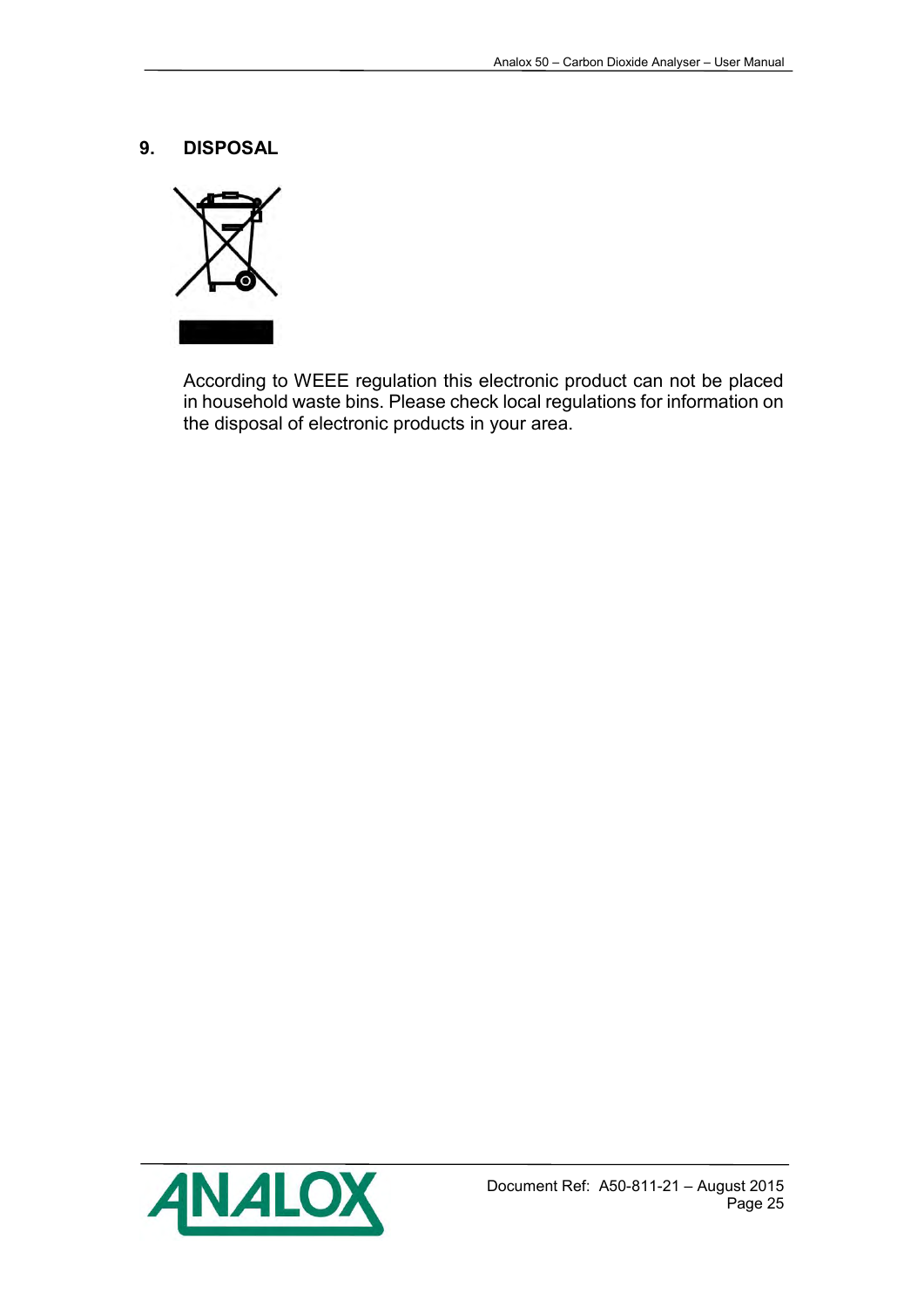#### <span id="page-26-0"></span>**10. SAFETY**

|                  | The Ax $50^{TM}$ is designed to be compliant with the following standards: IEC EN 61010-<br>1: 2010. It is designed to be safe at least under the following conditions. |
|------------------|-------------------------------------------------------------------------------------------------------------------------------------------------------------------------|
| a.               | Indoor use                                                                                                                                                              |
| b.               | Altitude up to 2000m                                                                                                                                                    |
| C.               | Temperature -5 $^{\circ}$ C to +40 $^{\circ}$ C                                                                                                                         |
| d.               | Maximum relative humidity 80% for temperatures up to 31°C decreasing linearly                                                                                           |
|                  | to 50% relative humidity at 40°C.                                                                                                                                       |
| e.               | Mains voltage supply fluctuations not to exceed 10% of the nominal voltage                                                                                              |
| $\overline{f}$ . | Impulse withstand (over-voltage) category II of IEC 60364-4-443                                                                                                         |
| g.               | Pollution degree 2                                                                                                                                                      |
| h.               | Mains voltage:-                                                                                                                                                         |
|                  | <b>230V AC</b><br>(Not Adjustable - Instrument will be factory set)                                                                                                     |
|                  | <b>110V AC</b><br>(Not Adjustable - Instrument will be factory set)                                                                                                     |
|                  | <b>24V DC</b><br>(Not Adjustable - Instrument will be factory set)                                                                                                      |
| i.               | Mains power:-                                                                                                                                                           |
|                  | Less than 5VA - 110V AC and 230V AC Versions                                                                                                                            |
|                  | Less than 5W - 24V DC Version.                                                                                                                                          |
| j.               | Mains frequency - 50/60Hz                                                                                                                                               |
| k.               | The Quick Connect Remote Alarm Repeater has ingress protection to IP43: direct                                                                                          |
|                  | sprays of water up to $60^{\circ}$ from the vertical in accordance with EN 60529:1991 +                                                                                 |
|                  | A1. The Main Unit, Hard Wired Remote Alarm Repeater, Battery Backup and                                                                                                 |
|                  | Relay Terminal Junction Box all have ingress protection to IP65: low pressure                                                                                           |
|                  | water jets from all directions and totally protected from dust in accordance with                                                                                       |
|                  | EN 60529:1991 + A1.                                                                                                                                                     |
| L.               | Insulation: - Reinforced insulation, class II product according to IEC536.                                                                                              |
| m.               | Not for use in corrosive or explosive atmospheres                                                                                                                       |
| n.               | Not approved for use in vehicles, ships or aircraft                                                                                                                     |

#### **NOTE:**

#### **Item 'n' of the above table only relates to CSA requirements (North America only)**

Fuse ratings:-

| 230V AC, 500mA,  | F rating 250V (20mm x 5mm Glass Cartridge)  |
|------------------|---------------------------------------------|
| 110V AC, 500mA,  | F rating 250V (20mm x 5mm Glass Cartridge)  |
| 9-24V DC, 200mA, | AS rating 250V (20mm x 5mm Glass Cartridge) |

Battery Back-Up:-

The Battery Back-Up is non repairable. Please return faulty units to Analox for refurbishment/replacement.

#### **WARNING**: 4 to 20mA (or 0-1V) Output:-

External connected equipment must meet the requirements for reinforced insulation or must be a Safety Extra Low Voltage (SELV) circuit as defined in IEC60950-1.

The above statement refers to the risk of externally connected equipment introducing hazardous voltages into the A50 (O2NE, Safe-Ox or CO Clear). It is the responsibility of users of this product to ensure that their equipment/accessory is safe before connecting it.

**WARNING** - If the equipment is used in a manner not specified by the manufacturer, the protection provided by the equipment may be impaired.